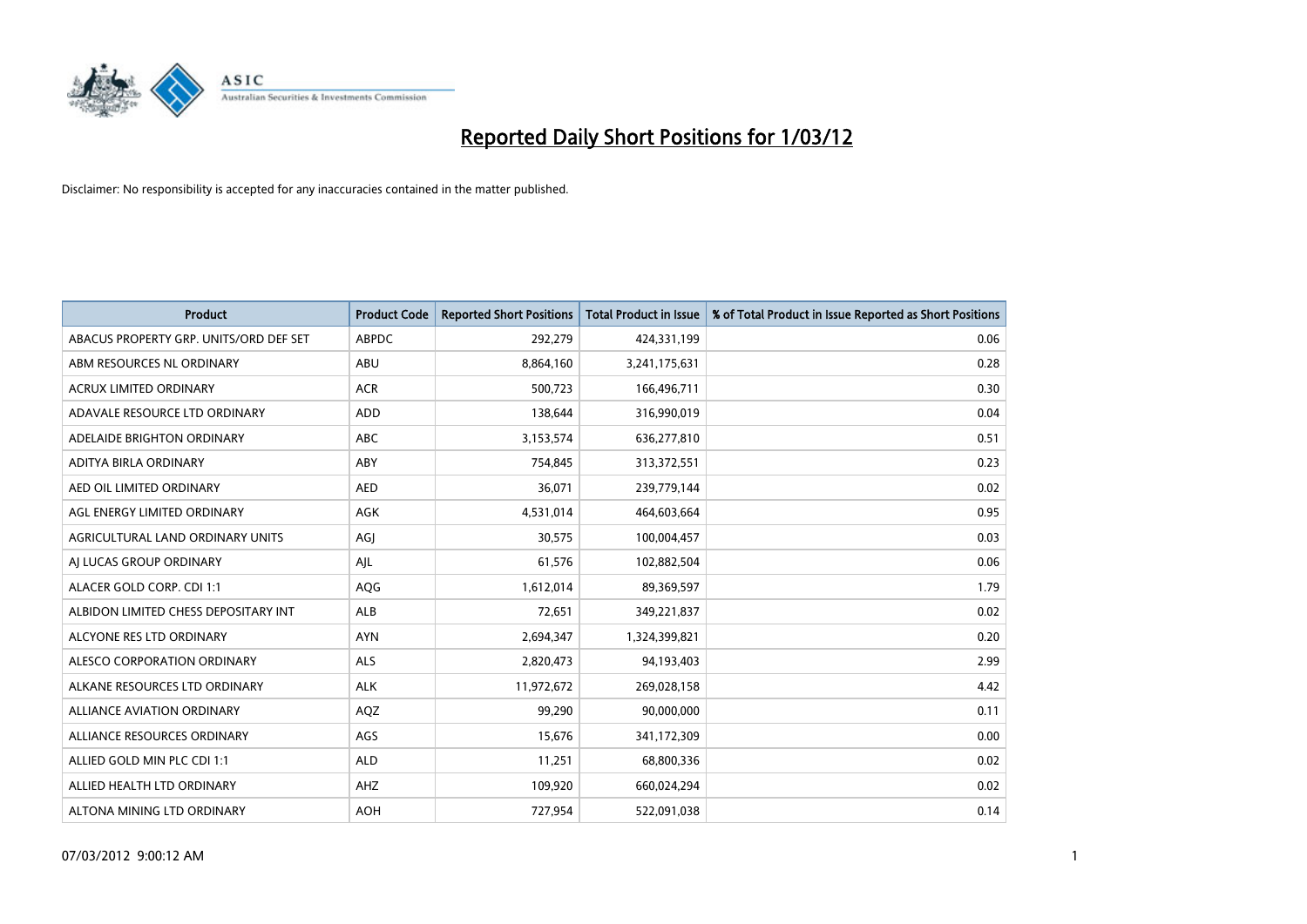

| <b>Product</b>                          | <b>Product Code</b> | <b>Reported Short Positions</b> | <b>Total Product in Issue</b> | % of Total Product in Issue Reported as Short Positions |
|-----------------------------------------|---------------------|---------------------------------|-------------------------------|---------------------------------------------------------|
| ALUMINA LIMITED ORDINARY                | <b>AWC</b>          | 52,004,394                      | 2,440,196,187                 | 2.11                                                    |
| AMADEUS ENERGY ORDINARY                 | AMU                 | 454.000                         | 274,608,734                   | 0.17                                                    |
| AMALGAMATED HOLDINGS ORDINARY           | AHD                 | 20,724                          | 157,533,146                   | 0.01                                                    |
| AMCOR LIMITED ORDINARY                  | AMC                 | 5,433,786                       | 1,206,684,923                 | 0.44                                                    |
| AMP LIMITED ORDINARY                    | AMP                 | 40,164,787                      | 2,854,672,784                 | 1.39                                                    |
| AMPELLA MINING ORDINARY                 | AMX                 | 634,147                         | 205,985,108                   | 0.31                                                    |
| ANSELL LIMITED ORDINARY                 | <b>ANN</b>          | 3,189,822                       | 130,656,668                   | 2.43                                                    |
| ANTARES ENERGY LTD ORDINARY             | <b>AZZ</b>          | 182,021                         | 260,000,000                   | 0.07                                                    |
| ANZ BANKING GRP LTD ORDINARY            | ANZ                 | 15,445,602                      | 2,679,126,626                 | 0.53                                                    |
| APA GROUP STAPLED SECURITIES            | <b>APA</b>          | 22,644,389                      | 639,334,625                   | 3.54                                                    |
| APEX MINERALS NL ORDINARY               | <b>AXM</b>          | 885,146                         | 5,550,243,713                 | 0.02                                                    |
| APN EUROPEAN RETAIL UNITS STAPLED SEC.  | AEZ                 | 11,832                          | 544,910,660                   | 0.00                                                    |
| APN NEWS & MEDIA ORDINARY               | <b>APN</b>          | 25,861,644                      | 630,211,415                   | 4.09                                                    |
| AQUARIUS PLATINUM. ORDINARY             | <b>AOP</b>          | 6,487,722                       | 470,312,578                   | 1.37                                                    |
| AQUILA RESOURCES ORDINARY               | <b>AQA</b>          | 5,380,561                       | 411,804,442                   | 1.26                                                    |
| ARAFURA RESOURCE LTD ORDINARY           | <b>ARU</b>          | 12,496,558                      | 367,980,342                   | 3.38                                                    |
| ARB CORPORATION ORDINARY                | <b>ARP</b>          | 122,464                         | 72,481,302                    | 0.16                                                    |
| ARDENT LEISURE GROUP STAPLED SECURITIES | AAD                 | 1,868,832                       | 331,613,862                   | 0.57                                                    |
| ARISTOCRAT LEISURE ORDINARY             | ALL                 | 17,158,190                      | 543,181,024                   | 3.16                                                    |
| ASCIANO LIMITED ORDINARY                | <b>AIO</b>          | 6,225,379                       | 975,385,664                   | 0.62                                                    |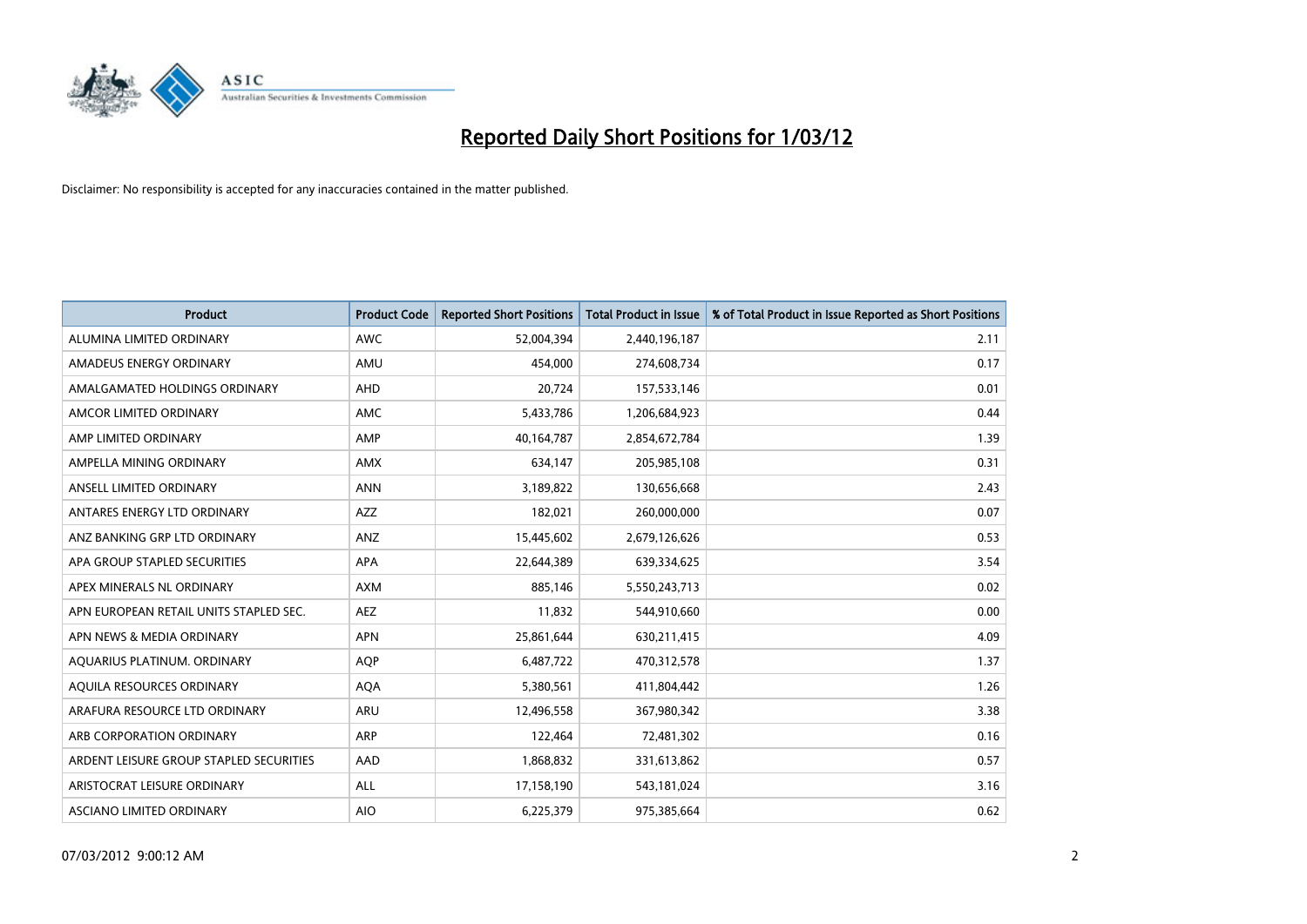

| <b>Product</b>                          | <b>Product Code</b> | <b>Reported Short Positions</b> | <b>Total Product in Issue</b> | % of Total Product in Issue Reported as Short Positions |
|-----------------------------------------|---------------------|---------------------------------|-------------------------------|---------------------------------------------------------|
| ASG GROUP LIMITED ORDINARY              | <b>ASZ</b>          | 180,080                         | 171,456,889                   | 0.10                                                    |
| ASPEN GROUP ORD/UNITS STAPLED           | <b>APZ</b>          | 1,107,035                       | 596,206,393                   | 0.18                                                    |
| ASPIRE MINING LTD ORDINARY              | <b>AKM</b>          | 377,623                         | 620,594,556                   | 0.05                                                    |
| ASTON RES LTD ORDINARY                  | <b>AZT</b>          | 973,304                         | 204,668,861                   | 0.47                                                    |
| ASTRO JAP PROP GROUP STAPLED SECURITIES | AJA                 | 71,956                          | 58,445,002                    | 0.11                                                    |
| ASX LIMITED ORDINARY                    | ASX                 | 2,885,367                       | 175,136,729                   | 1.66                                                    |
| ATLAS IRON LIMITED ORDINARY             | <b>AGO</b>          | 15,147,108                      | 894,859,560                   | 1.66                                                    |
| AUGUR RESOURCES LTD ORDINARY            | <b>AUK</b>          | 6,737                           | 177,188,048                   | 0.00                                                    |
| <b>AURORA OIL &amp; GAS ORDINARY</b>    | <b>AUT</b>          | 6,819,921                       | 411,655,343                   | 1.66                                                    |
| AUSDRILL LIMITED ORDINARY               | <b>ASL</b>          | 748,762                         | 303,288,155                   | 0.24                                                    |
| AUSENCO LIMITED ORDINARY                | AAX                 | 1,322,701                       | 123,258,843                   | 1.08                                                    |
| AUSGOLD LIMITED ORDINARY                | <b>AUC</b>          | 27,600                          | 120,488,473                   | 0.02                                                    |
| AUSTAL LIMITED ORDINARY                 | ASB                 | 571,175                         | 188,069,638                   | 0.30                                                    |
| <b>AUSTAR UNITED ORDINARY</b>           | <b>AUN</b>          | 8,340,691                       | 1,271,505,737                 | 0.65                                                    |
| AUSTIN ENGINEERING ORDINARY             | ANG                 | 17,120                          | 72,314,403                    | 0.02                                                    |
| <b>AUSTRALAND ASSETS ASSETS</b>         | AAZPB               | 1,168                           | 2,750,000                     | 0.04                                                    |
| AUSTRALAND PROPERTY STAPLED SECURITY    | <b>ALZ</b>          | 1,110,221                       | 576,846,597                   | 0.17                                                    |
| AUSTRALIAN AGRICULT. ORDINARY           | AAC                 | 833,861                         | 312,861,135                   | 0.26                                                    |
| <b>AUSTRALIAN EDUCATION UNITS</b>       | <b>AEU</b>          | 625,000                         | 175,465,397                   | 0.36                                                    |
| AUSTRALIAN INFRASTR. UNITS/ORDINARY     | <b>AIX</b>          | 12,858,255                      | 620,733,944                   | 2.05                                                    |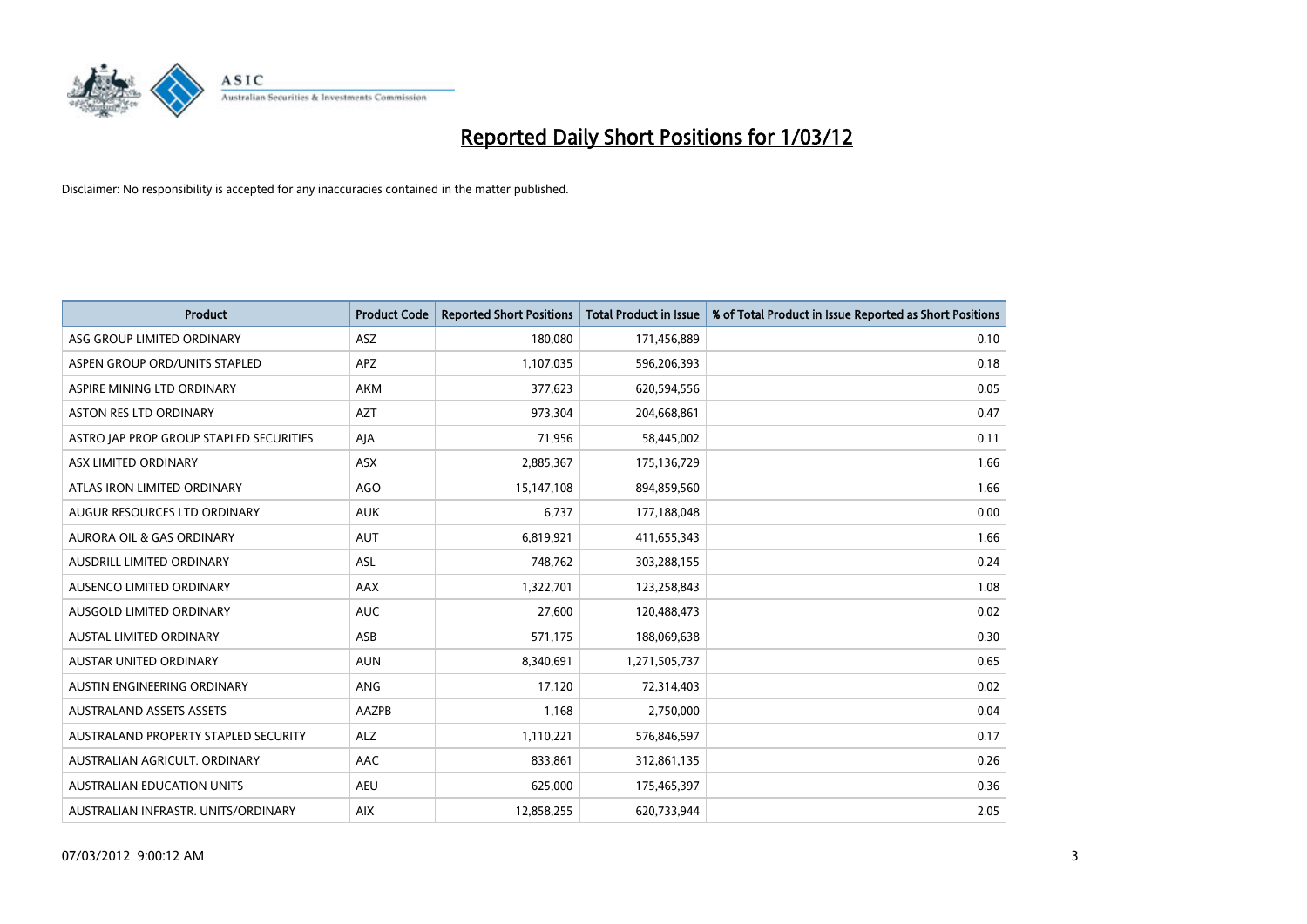

| <b>Product</b>                       | <b>Product Code</b> | <b>Reported Short Positions</b> | <b>Total Product in Issue</b> | % of Total Product in Issue Reported as Short Positions |
|--------------------------------------|---------------------|---------------------------------|-------------------------------|---------------------------------------------------------|
| AUSTRALIAN MINES LTD ORDINARY        | <b>AUZ</b>          | 1,400,000                       | 636,910,317                   | 0.22                                                    |
| AUSTRALIAN PHARM. ORDINARY           | API                 | 298,575                         | 488,115,883                   | 0.06                                                    |
| AUTOMOTIVE HOLDINGS ORDINARY         | AHE                 | 37,510                          | 260,579,682                   | 0.01                                                    |
| AVEXA LIMITED ORDINARY               | <b>AVX</b>          | 243,657                         | 847,688,779                   | 0.03                                                    |
| AWE LIMITED ORDINARY                 | AWE                 | 2,066,622                       | 521,871,941                   | 0.40                                                    |
| AZIMUTH RES LTD ORDINARY             | <b>AZH</b>          | 191,679                         | 392,600,724                   | 0.05                                                    |
| AZUMAH RESOURCES ORDINARY            | <b>AZM</b>          | 3,496,139                       | 332,425,356                   | 1.05                                                    |
| BANDANNA ENERGY ORDINARY             | <b>BND</b>          | 2,899,765                       | 528,481,199                   | 0.55                                                    |
| BANK OF QUEENSLAND. ORDINARY         | <b>BOQ</b>          | 7,849,186                       | 229,598,329                   | 3.43                                                    |
| <b>BASE RES LIMITED ORDINARY</b>     | <b>BSE</b>          | 1,205,445                       | 460,440,029                   | 0.26                                                    |
| BATHURST RESOURCES ORDINARY          | <b>BTU</b>          | 8,761,870                       | 692,447,997                   | 1.26                                                    |
| <b>BAUXITE RESOURCE LTD ORDINARY</b> | <b>BAU</b>          | 12,000                          | 235,379,896                   | 0.01                                                    |
| <b>BC IRON LIMITED ORDINARY</b>      | <b>BCI</b>          | 280,550                         | 103,711,000                   | 0.27                                                    |
| BEACH ENERGY LIMITED ORDINARY        | <b>BPT</b>          | 18,185,459                      | 1,113,497,051                 | 1.64                                                    |
| BEADELL RESOURCE LTD ORDINARY        | <b>BDR</b>          | 4,828,477                       | 657,906,946                   | 0.75                                                    |
| BENDIGO AND ADELAIDE ORDINARY        | <b>BEN</b>          | 8,015,627                       | 384,372,554                   | 2.05                                                    |
| BERKELEY RESOURCES ORDINARY          | <b>BKY</b>          | 179,238                         | 174,298,273                   | 0.10                                                    |
| BETASHARES ASX RES ETF UNITS         | <b>ORE</b>          | 94,330                          | 4,220,217                     | 2.24                                                    |
| <b>BHP BILLITON LIMITED ORDINARY</b> | <b>BHP</b>          | 19,854,092                      | 3,211,691,105                 | 0.59                                                    |
| <b>BILLABONG ORDINARY</b>            | <b>BBG</b>          | 30,329,947                      | 255,102,103                   | 11.85                                                   |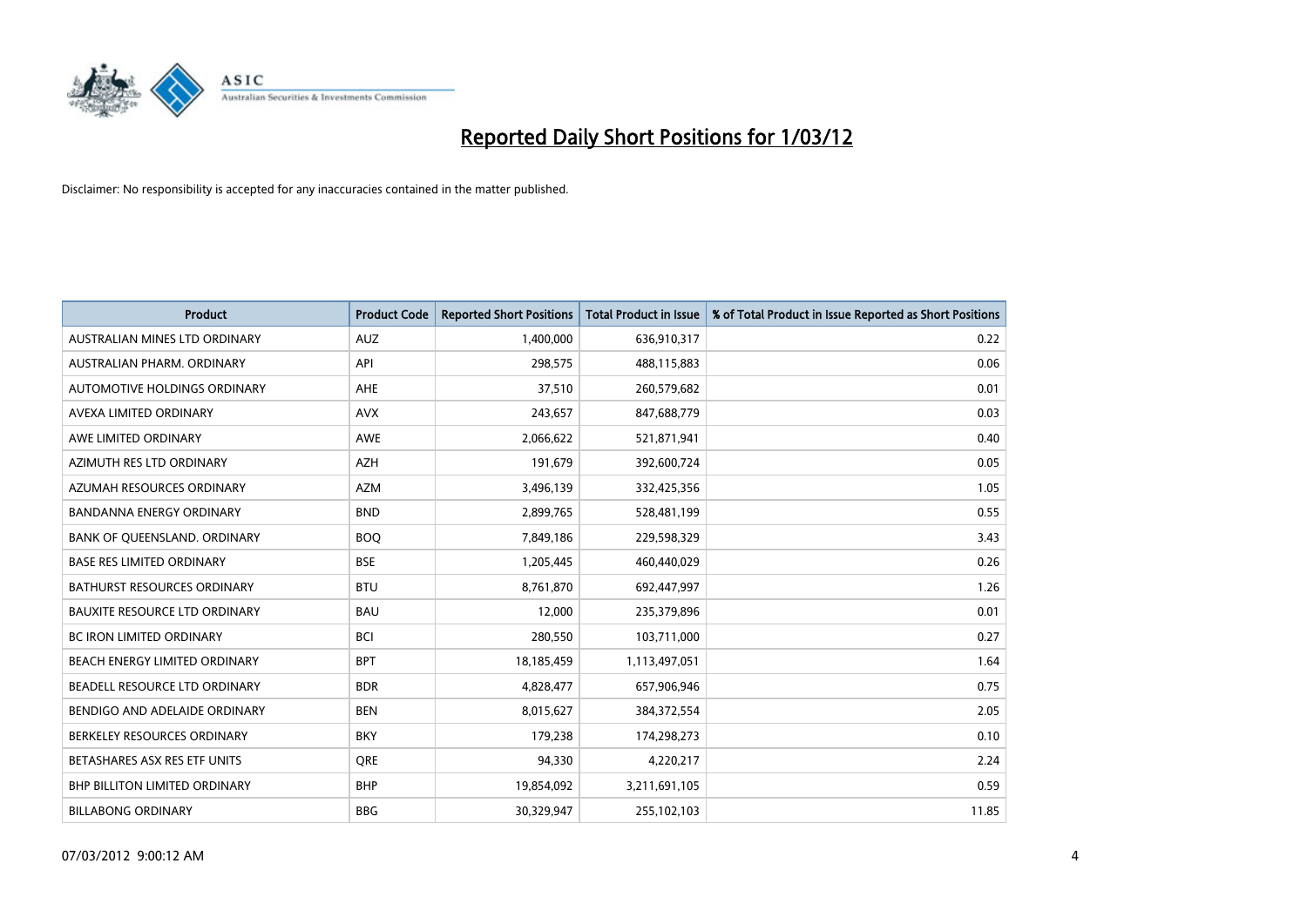

| <b>Product</b>                       | <b>Product Code</b> | <b>Reported Short Positions</b> | <b>Total Product in Issue</b> | % of Total Product in Issue Reported as Short Positions |
|--------------------------------------|---------------------|---------------------------------|-------------------------------|---------------------------------------------------------|
| <b>BIOTA HOLDINGS ORDINARY</b>       | <b>BTA</b>          | 1,788,275                       | 181,703,711                   | 0.98                                                    |
| <b>BISALLOY STEEL ORDINARY</b>       | <b>BIS</b>          | 84,480                          | 43,291,509                    | 0.20                                                    |
| BKI INVESTMENT LTD ORDINARY          | BKI                 | 508                             | 425,549,573                   | 0.00                                                    |
| <b>BLACKTHORN RESOURCES ORDINARY</b> | <b>BTR</b>          | 35,848                          | 122,918,000                   | 0.03                                                    |
| <b>BLUESCOPE STEEL LTD ORDINARY</b>  | <b>BSL</b>          | 33,448,754                      | 3,349,185,247                 | 0.99                                                    |
| <b>BOART LONGYEAR ORDINARY</b>       | <b>BLY</b>          | 4,450,884                       | 461,163,412                   | 0.96                                                    |
| <b>BOOM LOGISTICS ORDINARY</b>       | <b>BOL</b>          | 338,639                         | 468,663,585                   | 0.07                                                    |
| BORAL LIMITED, ORDINARY              | <b>BLD</b>          | 29,008,339                      | 744,729,957                   | 3.87                                                    |
| BOTSWANA METALS LTD ORDINARY         | <b>BML</b>          | 7,000                           | 143,717,013                   | 0.00                                                    |
| <b>BRADKEN LIMITED ORDINARY</b>      | <b>BKN</b>          | 4,834,631                       | 166,624,800                   | 2.89                                                    |
| <b>BRAMBLES LIMITED ORDINARY</b>     | <b>BXB</b>          | 15,008,537                      | 1,480,411,334                 | 1.01                                                    |
| <b>BREVILLE GROUP LTD ORDINARY</b>   | <b>BRG</b>          | 2,739                           | 130,095,322                   | 0.00                                                    |
| <b>BRICKWORKS LIMITED ORDINARY</b>   | <b>BKW</b>          | 14,572                          | 147,567,333                   | 0.01                                                    |
| <b>BROCKMAN RESOURCES ORDINARY</b>   | <b>BRM</b>          | 73,599                          | 144,933,151                   | 0.04                                                    |
| BT INVESTMENT MNGMNT ORDINARY        | <b>BTT</b>          | 186,579                         | 267,906,977                   | 0.07                                                    |
| <b>BURU ENERGY ORDINARY</b>          | <b>BRU</b>          | 6,247,427                       | 234,204,477                   | 2.67                                                    |
| <b>BWP TRUST ORDINARY UNITS</b>      | <b>BWP</b>          | 384,635                         | 525,255,093                   | 0.07                                                    |
| <b>CABCHARGE AUSTRALIA ORDINARY</b>  | CAB                 | 597,333                         | 120,437,014                   | 0.50                                                    |
| CALTEX AUSTRALIA ORDINARY            | <b>CTX</b>          | 6,244,831                       | 270,000,000                   | 2.29                                                    |
| CAMPBELL BROTHERS ORDINARY           | <b>CPB</b>          | 1,634,197                       | 67,503,411                    | 2.41                                                    |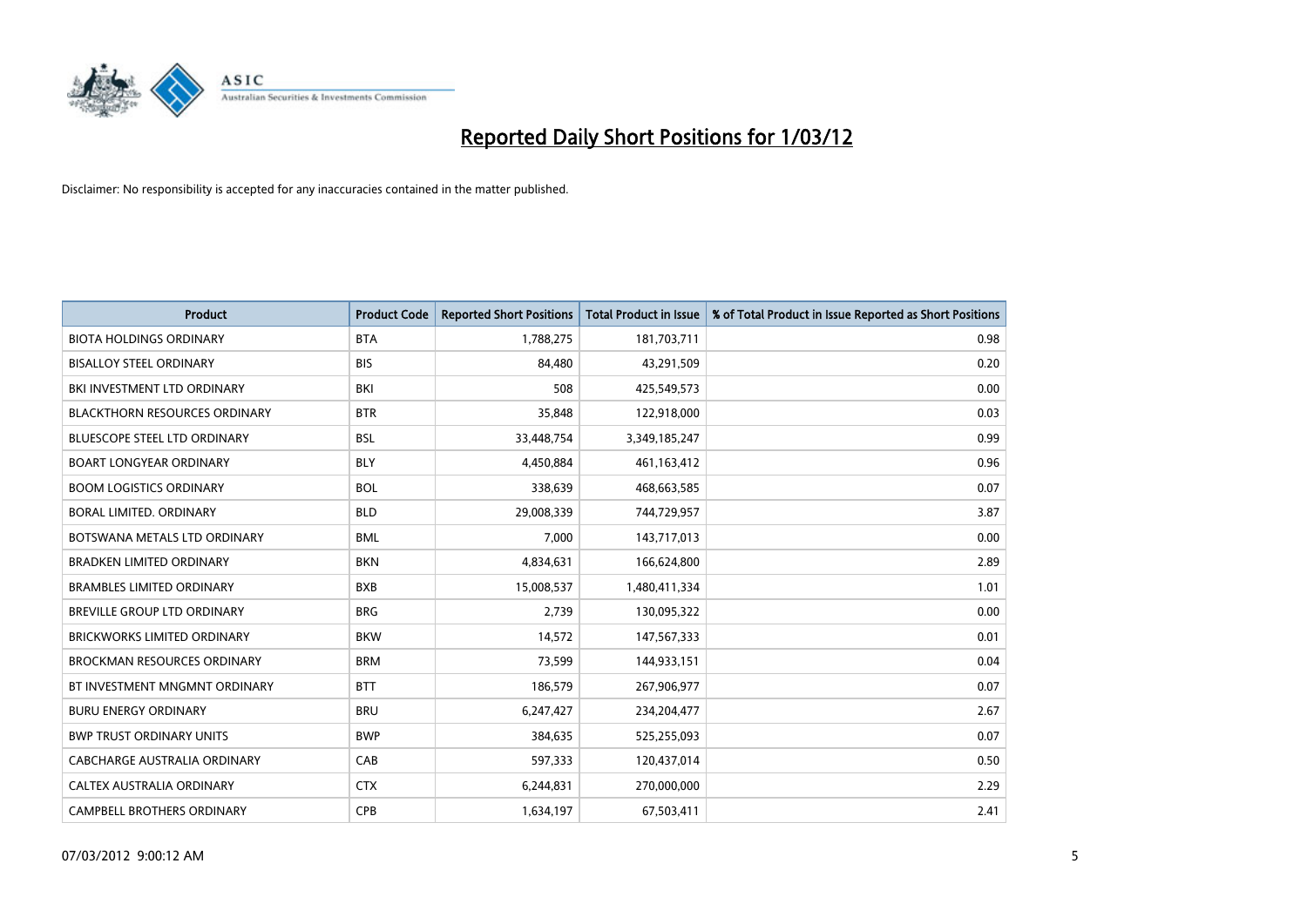

| <b>Product</b>                                | <b>Product Code</b> | <b>Reported Short Positions</b> | <b>Total Product in Issue</b> | % of Total Product in Issue Reported as Short Positions |
|-----------------------------------------------|---------------------|---------------------------------|-------------------------------|---------------------------------------------------------|
| CAPE LAMBERT RES LTD ORDINARY                 | <b>CFE</b>          | 388,405                         | 689,108,792                   | 0.05                                                    |
| CARABELLA RES LTD ORDINARY                    | <b>CLR</b>          | 34,958                          | 133,642,797                   | 0.03                                                    |
| <b>CARBON ENERGY ORDINARY</b>                 | <b>CNX</b>          | 1,308,210                       | 768,960,293                   | 0.16                                                    |
| CARDNO LIMITED ORDINARY                       | CDD                 | 918,934                         | 123,929,154                   | 0.73                                                    |
| CARNARVON PETROLEUM ORDINARY                  | <b>CVN</b>          | 1,408,224                       | 694,594,634                   | 0.19                                                    |
| CARNEGIE WAVE ENERGY ORDINARY                 | <b>CWE</b>          | 83,000                          | 1,021,487,627                 | 0.01                                                    |
| <b>CARPATHIAN RESOURCES ORDINARY</b>          | <b>CPN</b>          | 75,000                          | 304,535,101                   | 0.02                                                    |
| CARPENTARIA EXP. LTD ORDINARY                 | CAP                 | 9,777                           | 98,991,301                    | 0.01                                                    |
| CARSALES.COM LTD ORDINARY                     | <b>CRZ</b>          | 14,412,529                      | 233,264,223                   | 6.16                                                    |
| <b>CASH CONVERTERS ORDINARY</b>               | CCV                 | 126,371                         | 379,761,025                   | 0.03                                                    |
| CASPIAN OIL & GAS ORDINARY                    | CIG                 | 50,000                          | 1,331,500,513                 | 0.00                                                    |
| <b>CELLNET GROUP ORDINARY</b>                 | <b>CLT</b>          | 1,342                           | 59,570,111                    | 0.00                                                    |
| CENTRAL PETROLEUM ORDINARY                    | <b>CTP</b>          | 11,455                          | 1,253,376,265                 | 0.00                                                    |
| <b>CENTRO PROPERTIES UNITS/ORD STAPLED</b>    | <b>CNP</b>          | 2,537                           | 972,414,514                   | 0.00                                                    |
| CENTRO RETAIL AUST ORD/UNIT STAPLED SEC       | <b>CRF</b>          | 208,816                         | 1,340,723,189                 | 0.02                                                    |
| <b>CENTRO RETAIL GROUP STAPLED SECURITIES</b> | <b>CER</b>          | 452,940                         | 2,286,399,424                 | 0.02                                                    |
| CERAMIC FUEL CELLS ORDINARY                   | <b>CFU</b>          | 627,430                         | 1,366,298,863                 | 0.05                                                    |
| CERRO RESOURCES NL ORDINARY                   | CJO                 | 16                              | 748,768,606                   | 0.00                                                    |
| <b>CFS RETAIL PROPERTY UNITS</b>              | <b>CFX</b>          | 75,891,964                      | 2,839,591,911                 | 2.68                                                    |
| CGA MINING LIMITED ORDINARY                   | CGX                 | 379                             | 334,725,726                   | 0.00                                                    |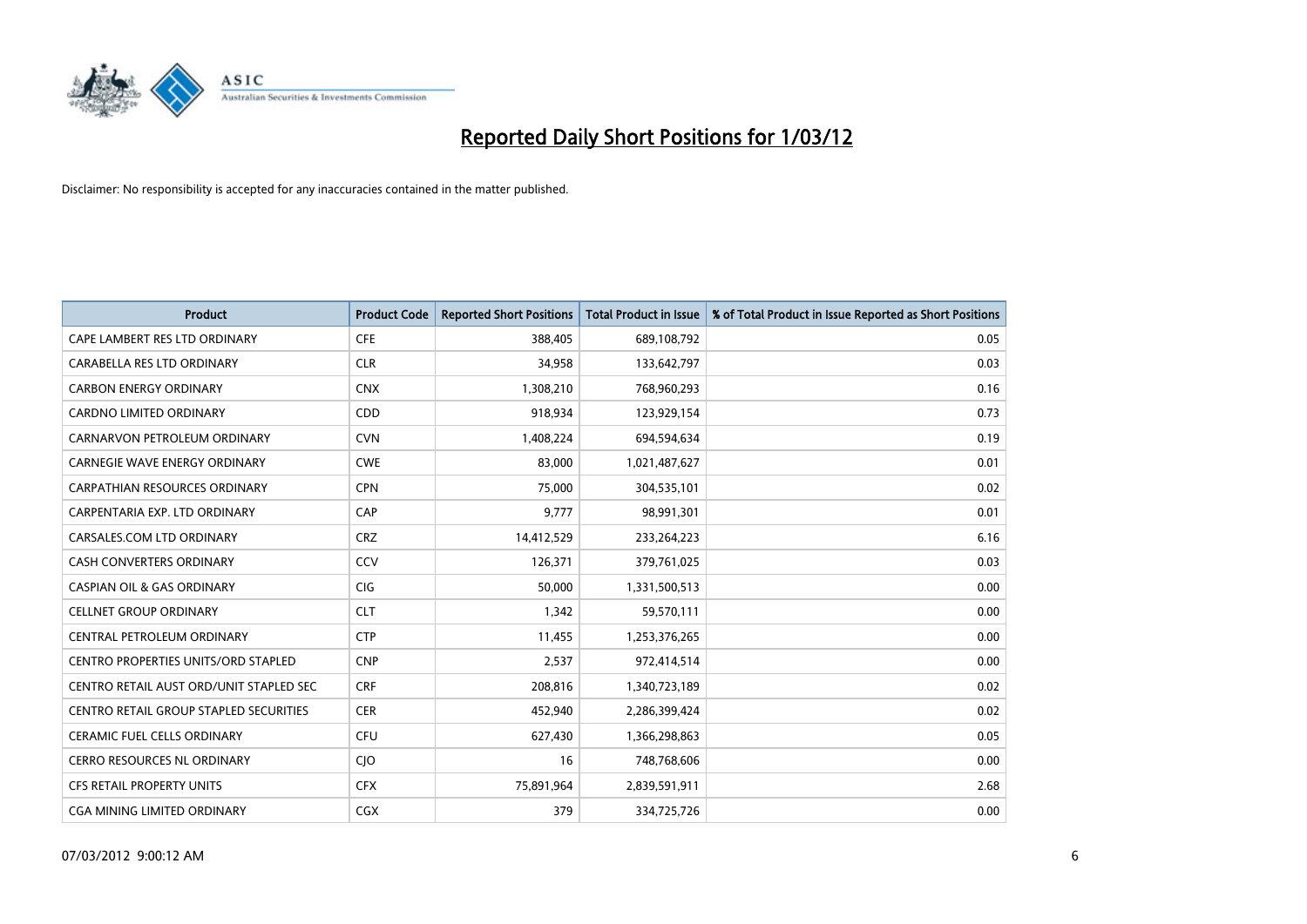

| <b>Product</b>                           | <b>Product Code</b> | <b>Reported Short Positions</b> | <b>Total Product in Issue</b> | % of Total Product in Issue Reported as Short Positions |
|------------------------------------------|---------------------|---------------------------------|-------------------------------|---------------------------------------------------------|
| CHALLENGER DIV.PRO. STAPLED UNITS        | <b>CDI</b>          | 98,017                          | 883,903,667                   | 0.00                                                    |
| <b>CHALLENGER INFRAST, STAPLED UNITS</b> | <b>CIF</b>          | 267,553                         | 316,223,785                   | 0.08                                                    |
| CHALLENGER LIMITED ORDINARY              | <b>CGF</b>          | 4,525,949                       | 552,169,544                   | 0.83                                                    |
| CHANDLER MACLEOD LTD ORDINARY            | <b>CMG</b>          | 11,970                          | 466,466,720                   | 0.00                                                    |
| CHARTER HALL GROUP STAPLED US PROHIBIT.  | <b>CHC</b>          | 202,620                         | 308,092,325                   | 0.06                                                    |
| <b>CHARTER HALL OFFICE UNIT</b>          | CQ <sub>O</sub>     | 6,917,278                       | 493,319,730                   | 1.40                                                    |
| <b>CHARTER HALL RETAIL UNITS</b>         | <b>CQR</b>          | 889,206                         | 299,628,571                   | 0.30                                                    |
| <b>CHORUS LIMITED ORDINARY</b>           | <b>CNU</b>          | 1,460,983                       | 385,082,123                   | 0.38                                                    |
| CITIGOLD CORP LTD ORDINARY               | <b>CTO</b>          | 1,682,665                       | 1,105,078,301                 | 0.15                                                    |
| CLINUVEL PHARMACEUT, ORDINARY            | CUV                 | 4,127                           | 30,856,956                    | 0.01                                                    |
| <b>CLOUGH LIMITED ORDINARY</b>           | <b>CLO</b>          | 556,343                         | 769,716,269                   | 0.05                                                    |
| COAL OF AFRICA LTD ORDINARY              | <b>CZA</b>          | 76,912                          | 662,484,573                   | 0.01                                                    |
| COALSPUR MINES LTD ORDINARY              | <b>CPL</b>          | 2,343,748                       | 620,659,899                   | 0.36                                                    |
| <b>COBAR CONSOLIDATED ORDINARY</b>       | CCU                 | 159,201                         | 208,868,037                   | 0.07                                                    |
| COCA-COLA AMATIL ORDINARY                | <b>CCL</b>          | 10,749,422                      | 759,567,552                   | 1.41                                                    |
| <b>COCHLEAR LIMITED ORDINARY</b>         | <b>COH</b>          | 5,824,466                       | 56,929,432                    | 10.21                                                   |
| <b>COCKATOO COAL ORDINARY</b>            | <b>COK</b>          | 8,643,060                       | 1,016,196,908                 | 0.84                                                    |
| <b>COFFEY INTERNATIONAL ORDINARY</b>     | <b>COF</b>          | 349                             | 239,260,027                   | 0.00                                                    |
| <b>COKAL LTD ORDINARY</b>                | <b>CKA</b>          | 242,815                         | 410,786,892                   | 0.06                                                    |
| <b>COLLINS FOODS LTD ORDINARY</b>        | <b>CKF</b>          | 80,670                          | 93,000,003                    | 0.09                                                    |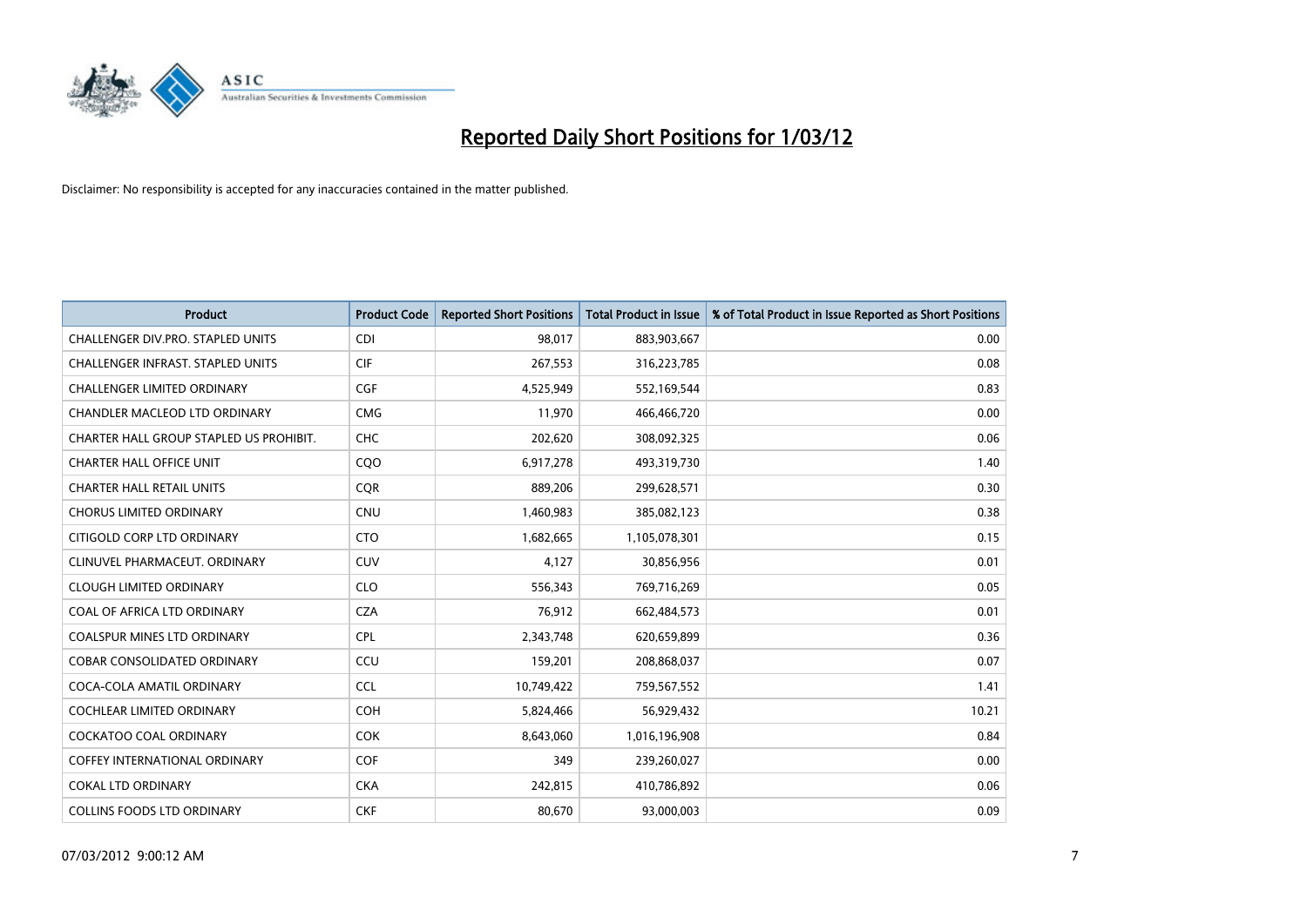

| <b>Product</b>                          | <b>Product Code</b> | <b>Reported Short Positions</b> | <b>Total Product in Issue</b> | % of Total Product in Issue Reported as Short Positions |
|-----------------------------------------|---------------------|---------------------------------|-------------------------------|---------------------------------------------------------|
| COMMONWEALTH BANK, ORDINARY             | <b>CBA</b>          | 33,446,012                      | 1,581,280,593                 | 2.08                                                    |
| COMMONWEALTH PROP ORDINARY UNITS        | <b>CPA</b>          | 24,137,938                      | 2,389,601,065                 | 1.02                                                    |
| <b>COMPASS RESOURCES ORDINARY</b>       | <b>CMR</b>          | 63,000                          | 1,403,744,100                 | 0.00                                                    |
| COMPUTERSHARE LTD ORDINARY              | <b>CPU</b>          | 6,446,546                       | 555,664,059                   | 1.14                                                    |
| CONSOLIDATED MEDIA, ORDINARY            | <b>CMI</b>          | 1,094,151                       | 561,834,996                   | 0.18                                                    |
| CONTANGO MICROCAP ORDINARY              | <b>CTN</b>          | 7,500                           | 147,467,406                   | 0.01                                                    |
| CONTINENTAL COAL LTD ORDINARY           | <b>CCC</b>          | 303,906                         | 399,224,054                   | 0.07                                                    |
| <b>COOPER ENERGY LTD ORDINARY</b>       | <b>COE</b>          | 89,539                          | 292,791,528                   | 0.03                                                    |
| <b>COPPER STRIKE LTD ORDINARY</b>       | <b>CSE</b>          | 714                             | 106,844,810                   | 0.00                                                    |
| <b>CORDLIFE LIMITED ORDINARY</b>        | CBB                 | $\mathbf{1}$                    | 150,887,354                   | 0.00                                                    |
| <b>CREDIT CORP GROUP ORDINARY</b>       | <b>CCP</b>          | 15,711                          | 45,571,114                    | 0.03                                                    |
| <b>CROMWELL PROP STAPLED SECURITIES</b> | <b>CMW</b>          | 625,352                         | 1,113,187,895                 | 0.06                                                    |
| <b>CROWN LIMITED ORDINARY</b>           | <b>CWN</b>          | 7,904,590                       | 728,394,185                   | 1.09                                                    |
| <b>CSG LIMITED ORDINARY</b>             | CSV                 | 1,173,461                       | 282,567,499                   | 0.41                                                    |
| <b>CSL LIMITED ORDINARY</b>             | <b>CSL</b>          | 6,670,594                       | 519,390,450                   | 1.27                                                    |
| <b>CSR LIMITED ORDINARY</b>             | <b>CSR</b>          | 25,617,873                      | 506,000,315                   | 5.06                                                    |
| <b>CUDECO LIMITED ORDINARY</b>          | CDU                 | 3,234,565                       | 190,981,398                   | 1.68                                                    |
| CUE ENERGY RESOURCE ORDINARY            | <b>CUE</b>          | 1,782,212                       | 695,153,053                   | 0.26                                                    |
| <b>CUSTOMERS LIMITED ORDINARY</b>       | <b>CUS</b>          | 16,429                          | 134,869,357                   | 0.01                                                    |
| DART ENERGY LTD ORDINARY                | <b>DTE</b>          | 8,906,751                       | 734,931,470                   | 1.22                                                    |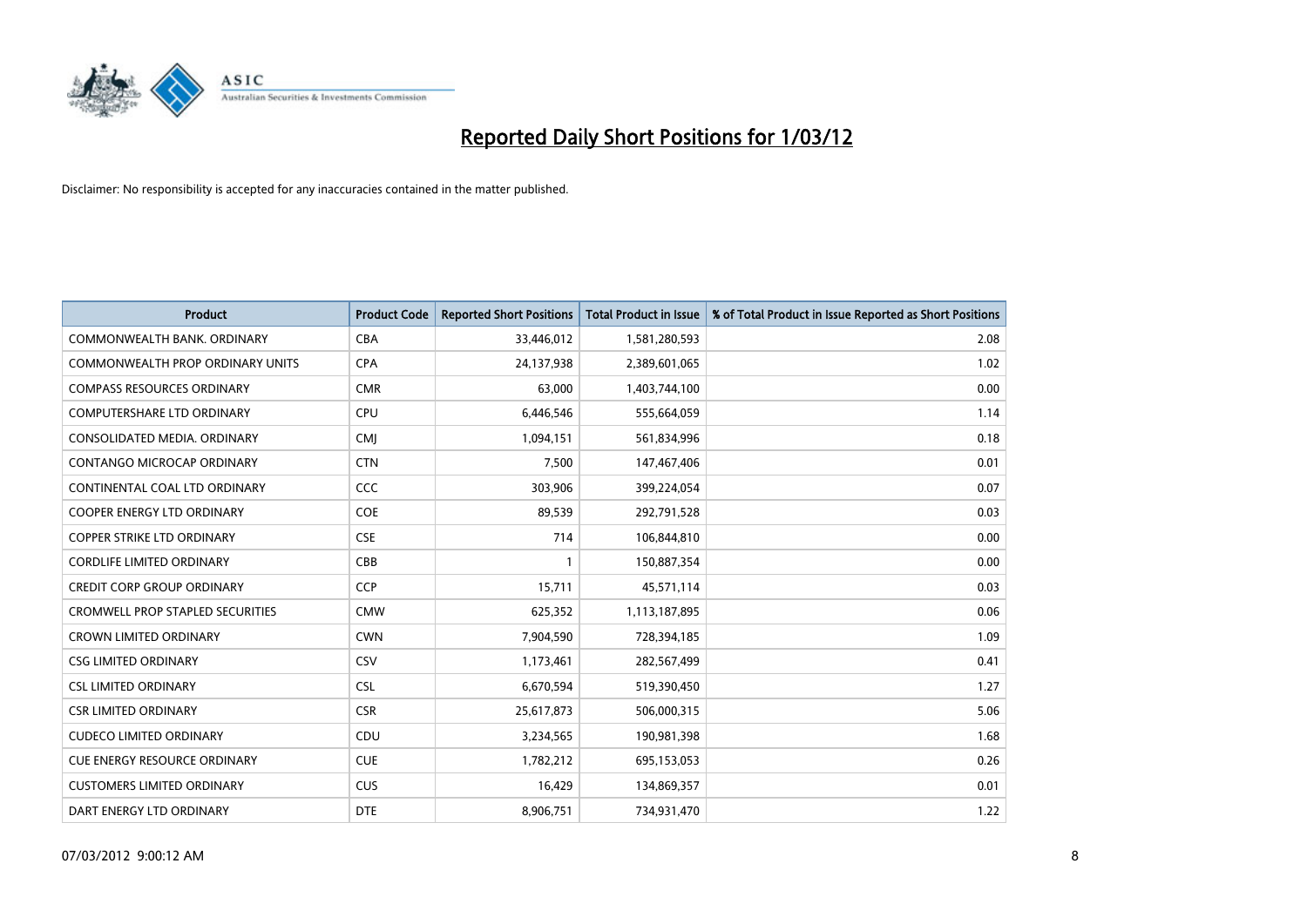

| <b>Product</b>                     | <b>Product Code</b> | <b>Reported Short Positions</b> | <b>Total Product in Issue</b> | % of Total Product in Issue Reported as Short Positions |
|------------------------------------|---------------------|---------------------------------|-------------------------------|---------------------------------------------------------|
| DAVID JONES LIMITED ORDINARY       | <b>DJS</b>          | 59,556,673                      | 524,940,325                   | 11.31                                                   |
| DECMIL GROUP LIMITED ORDINARY      | <b>DCG</b>          | 140,652                         | 165,692,757                   | 0.07                                                    |
| DEEP YELLOW LIMITED ORDINARY       | <b>DYL</b>          | 65,544                          | 1,128,736,403                 | 0.01                                                    |
| DEVINE LIMITED ORDINARY            | <b>DVN</b>          | 1,011                           | 158,730,556                   | 0.00                                                    |
| DEXUS PROPERTY GROUP STAPLED UNITS | <b>DXS</b>          | 16,690,080                      | 4,839,024,176                 | 0.32                                                    |
| DISCOVERY METALS LTD ORDINARY      | <b>DML</b>          | 7,823,728                       | 442,128,231                   | 1.78                                                    |
| DOMINO PIZZA ENTERPR ORDINARY      | <b>DMP</b>          | 752,332                         | 69,899,674                    | 1.08                                                    |
| DOWNER EDI LIMITED ORDINARY        | <b>DOW</b>          | 5,922,588                       | 429,100,296                   | 1.39                                                    |
| DRILLSEARCH ENERGY ORDINARY        | <b>DLS</b>          | 852,197                         | 336,799,196                   | 0.25                                                    |
| DUET GROUP STAPLED US PROHIBIT.    | <b>DUE</b>          | 14,804,907                      | 1,109,831,386                 | 1.34                                                    |
| <b>DULUXGROUP LIMITED ORDINARY</b> | <b>DLX</b>          | 8,541,898                       | 367,456,259                   | 2.29                                                    |
| <b>DWS LTD ORDINARY</b>            | <b>DWS</b>          | 4,000                           | 132,362,763                   | 0.00                                                    |
| ECHO ENTERTAINMENT ORDINARY        | EGP                 | 5,653,130                       | 688,019,737                   | 0.82                                                    |
| <b>ELDERS LIMITED ORDINARY</b>     | <b>ELD</b>          | 13,110,363                      | 448,598,480                   | 2.92                                                    |
| ELDORADO GOLD CORP CDI 1:1         | EAU                 | 35,146                          | 9,209,510                     | 0.38                                                    |
| ELEMENTAL MINERALS ORDINARY        | <b>ELM</b>          | 146,776                         | 243,614,280                   | 0.06                                                    |
| ELEMENTOS LIMITED ORDINARY         | <b>ELT</b>          | 16                              | 82,383,526                    | 0.00                                                    |
| ELIXIR PETROLEUM LTD ORDINARY      | <b>EXR</b>          | 324,400                         | 217,288,472                   | 0.15                                                    |
| <b>EMECO HOLDINGS ORDINARY</b>     | <b>EHL</b>          | 1,678,278                       | 631,237,586                   | 0.26                                                    |
| <b>ENDEAVOUR MIN CORP CDI 1:1</b>  | <b>EVR</b>          | 21,331                          | 119,067,827                   | 0.01                                                    |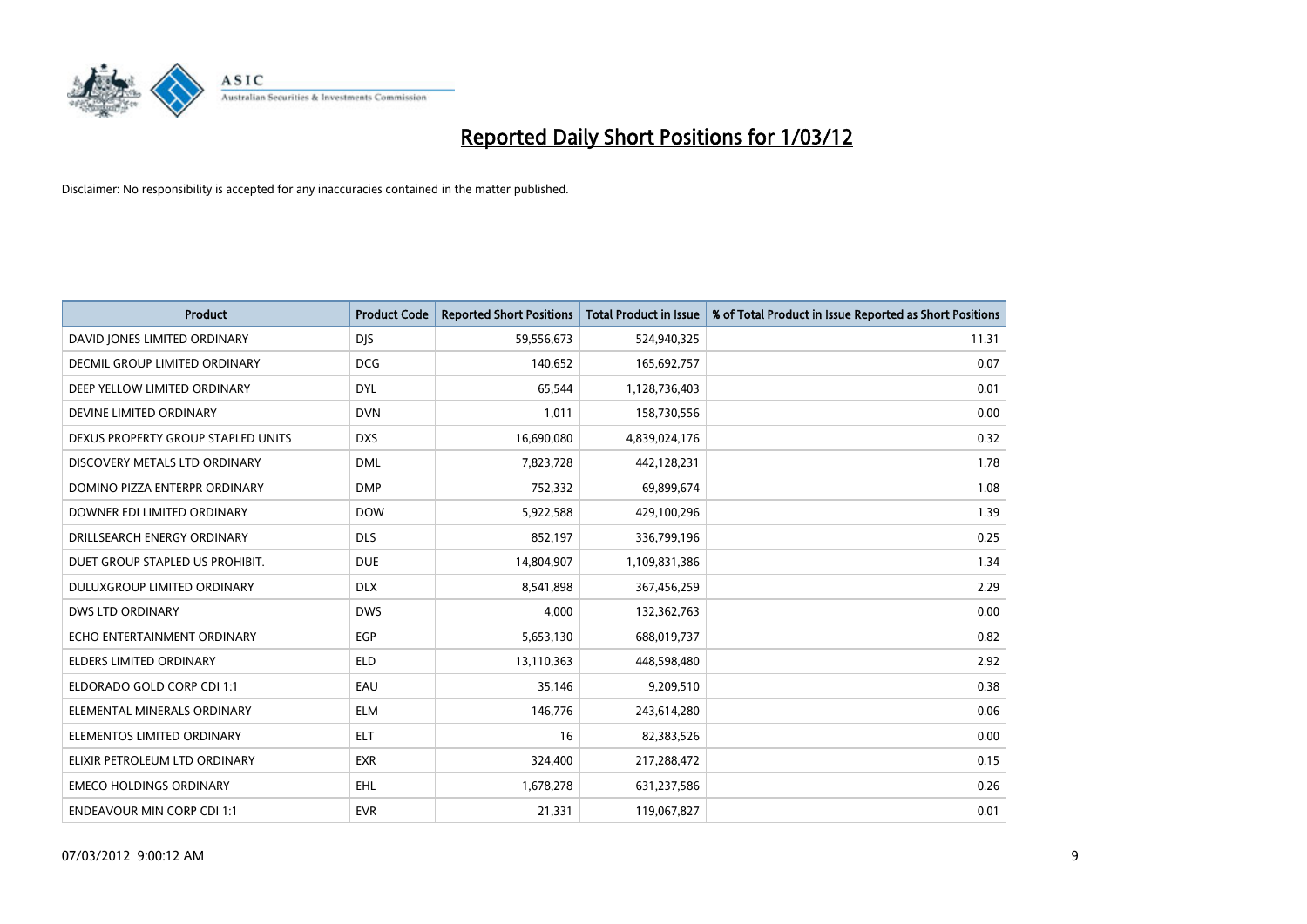

| <b>Product</b>                        | <b>Product Code</b> | <b>Reported Short Positions</b> | <b>Total Product in Issue</b> | % of Total Product in Issue Reported as Short Positions |
|---------------------------------------|---------------------|---------------------------------|-------------------------------|---------------------------------------------------------|
| <b>ENERGY RESOURCES ORDINARY 'A'</b>  | <b>ERA</b>          | 5,450,556                       | 517,725,062                   | 1.05                                                    |
| ENERGY WORLD CORPOR. ORDINARY         | <b>EWC</b>          | 24,978,841                      | 1,734,166,672                 | 1.44                                                    |
| <b>ENTEK ENERGY LTD ORDINARY</b>      | <b>ETE</b>          | 489,903                         | 510,657,387                   | 0.10                                                    |
| <b>ENTELLECT LIMITED ORDINARY</b>     | <b>ESN</b>          | 464,050                         | 985,337,932                   | 0.05                                                    |
| <b>ENVESTRA LIMITED ORDINARY</b>      | <b>ENV</b>          | 1,056,210                       | 1,547,890,032                 | 0.07                                                    |
| EQUATORIAL RES LTD ORDINARY           | <b>EQX</b>          | 42,881                          | 114,748,553                   | 0.04                                                    |
| EUROZ LIMITED ORDINARY                | EZL                 | 100,000                         | 143,606,882                   | 0.07                                                    |
| EVOLUTION MINING LTD ORDINARY         | <b>EVN</b>          | 233,107                         | 707,105,713                   | 0.03                                                    |
| <b>EXCO RESOURCES LTD ORDINARY</b>    | <b>EXS</b>          | 105,560                         | 356,044,187                   | 0.03                                                    |
| EXOMA ENERGY LIMITED ORDINARY         | <b>EXE</b>          | 281,678                         | 417,357,759                   | 0.07                                                    |
| EXTRACT RESOURCES ORDINARY            | <b>EXT</b>          | 456,656                         | 251,159,163                   | 0.17                                                    |
| FAIRFAX MEDIA LTD ORDINARY            | <b>FXJ</b>          | 272,734,386                     | 2,351,955,725                 | 11.62                                                   |
| FANTASTIC HOLDINGS ORDINARY           | <b>FAN</b>          | 1,220                           | 102,739,538                   | 0.00                                                    |
| <b>FAR LTD ORDINARY</b>               | <b>FAR</b>          | 21,000,000                      | 2,150,080,157                 | 0.98                                                    |
| FINBAR GROUP LIMITED ORDINARY         | <b>FRI</b>          | 20,000                          | 213,456,237                   | 0.01                                                    |
| FISHER & PAYKEL APP. ORDINARY         | <b>FPA</b>          | 18,298                          | 724,235,162                   | 0.00                                                    |
| FISHER & PAYKEL H. ORDINARY           | FPH                 | 4,999                           | 530,053,399                   | 0.00                                                    |
| FKP PROPERTY GROUP STAPLED SECURITIES | <b>FKP</b>          | 26,757,588                      | 1,197,968,723                 | 2.23                                                    |
| FLEETWOOD CORP ORDINARY               | <b>FWD</b>          | 291,570                         | 58,850,214                    | 0.48                                                    |
| FLETCHER BUILDING ORDINARY            | <b>FBU</b>          | 11,775,868                      | 680,739,504                   | 1.72                                                    |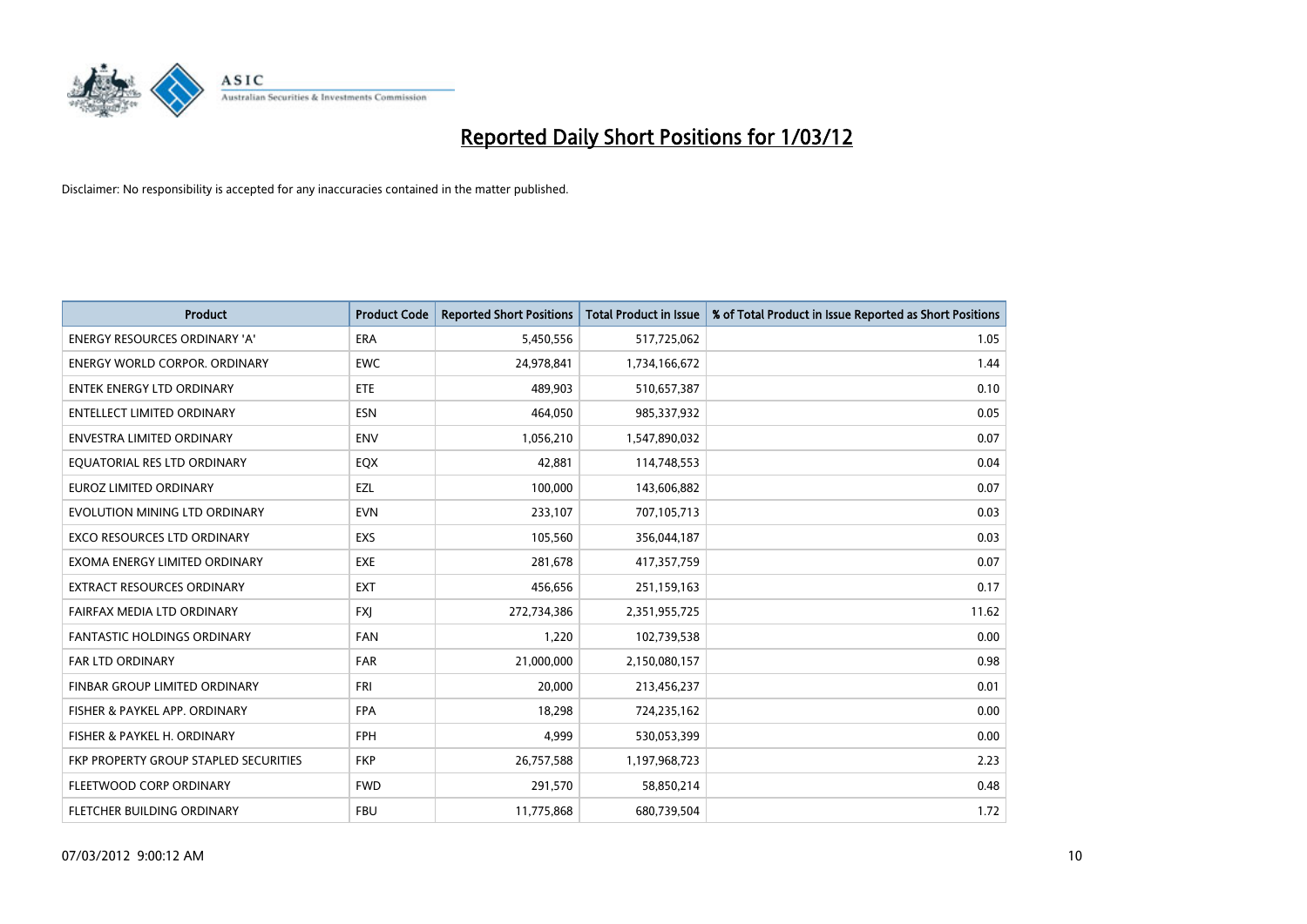

| <b>Product</b>                            | <b>Product Code</b> | <b>Reported Short Positions</b> | <b>Total Product in Issue</b> | % of Total Product in Issue Reported as Short Positions |
|-------------------------------------------|---------------------|---------------------------------|-------------------------------|---------------------------------------------------------|
| FLEXIGROUP LIMITED ORDINARY               | <b>FXL</b>          | 57,534                          | 279,268,329                   | 0.02                                                    |
| <b>FLIGHT CENTRE ORDINARY</b>             | <b>FLT</b>          | 9,593,973                       | 100,009,946                   | 9.56                                                    |
| FLINDERS MINES LTD ORDINARY               | <b>FMS</b>          | 34,972,132                      | 1,821,300,404                 | 1.92                                                    |
| FOCUS MINERALS LTD ORDINARY               | <b>FML</b>          | 414,424                         | 4,320,773,701                 | 0.00                                                    |
| <b>FORGE GROUP LIMITED ORDINARY</b>       | FGE                 | 116,100                         | 83,469,014                    | 0.13                                                    |
| FORTE ENERGY NL ORDINARY                  | FTE                 | 2,658,986                       | 695,589,311                   | 0.38                                                    |
| <b>FORTESCUE METALS GRP ORDINARY</b>      | <b>FMG</b>          | 68,853,278                      | 3,113,798,659                 | 2.18                                                    |
| <b>FUNTASTIC LIMITED ORDINARY</b>         | <b>FUN</b>          | 322,528                         | 347,956,819                   | 0.09                                                    |
| <b>G.U.D. HOLDINGS ORDINARY</b>           | GUD                 | 669,450                         | 70,107,387                    | 0.96                                                    |
| <b>G8 EDUCATION LIMITED ORDINARY</b>      | <b>GEM</b>          | 70,000                          | 200,209,010                   | 0.03                                                    |
| <b>GALAXY RESOURCES ORDINARY</b>          | GXY                 | 2,817,628                       | 323,327,000                   | 0.86                                                    |
| <b>GEODYNAMICS LIMITED ORDINARY</b>       | GDY                 | 35,073                          | 406,452,608                   | 0.01                                                    |
| <b>GINDALBIE METALS LTD ORDINARY</b>      | GBG                 | 29,913,975                      | 1,247,487,454                 | 2.39                                                    |
| <b>GLOBAL MINING ORDINARY</b>             | GMI                 | 8,951                           | 181,898,994                   | 0.00                                                    |
| <b>GLOUCESTER COAL ORDINARY</b>           | GCL                 | 793,950                         | 202,905,967                   | 0.39                                                    |
| <b>GME RESOURCES LTD ORDINARY</b>         | <b>GME</b>          | 800                             | 322,635,902                   | 0.00                                                    |
| <b>GOLD ROAD RES LTD ORDINARY</b>         | GOR                 | 151,481                         | 389,950,665                   | 0.04                                                    |
| <b>GOLDEN WEST RESOURCE ORDINARY</b>      | <b>GWR</b>          | 1,617                           | 192,142,447                   | 0.00                                                    |
| <b>GOODMAN FIELDER, ORDINARY</b>          | <b>GFF</b>          | 68,550,297                      | 1,955,559,207                 | 3.49                                                    |
| <b>GOODMAN GROUP STAPLED US PROHIBIT.</b> | GMG                 | 53,896,325                      | 7,699,816,741                 | 0.71                                                    |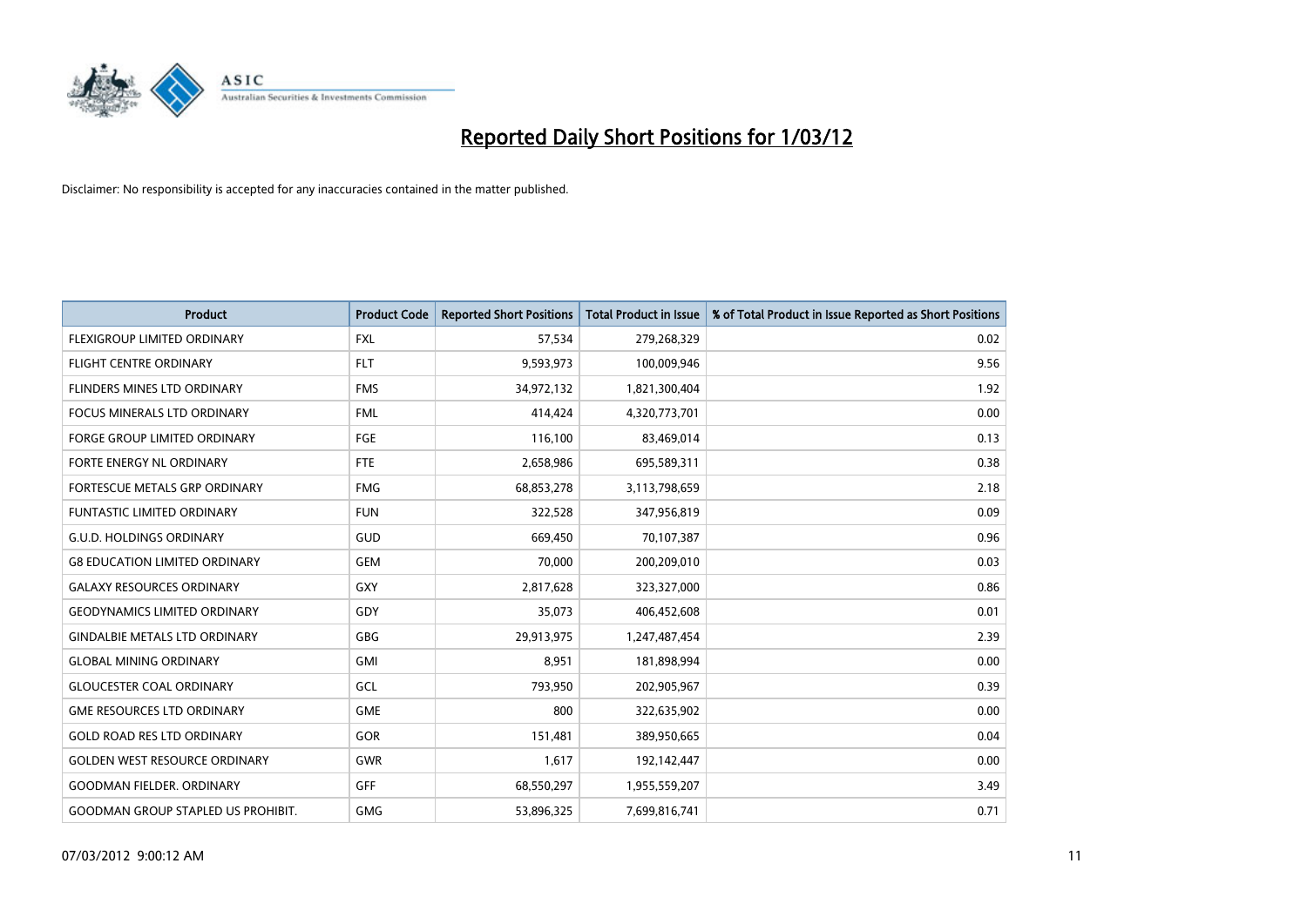

| <b>Product</b>                                   | <b>Product Code</b> | <b>Reported Short Positions</b> | <b>Total Product in Issue</b> | % of Total Product in Issue Reported as Short Positions |
|--------------------------------------------------|---------------------|---------------------------------|-------------------------------|---------------------------------------------------------|
| <b>GPT GROUP STAPLED SEC.</b>                    | GPT                 | 18,536,455                      | 1,809,449,764                 | 1.00                                                    |
| <b>GRAINCORP LIMITED A CLASS ORDINARY</b>        | <b>GNC</b>          | 668,995                         | 198,318,900                   | 0.33                                                    |
| <b>GRANGE RESOURCES, ORDINARY</b>                | <b>GRR</b>          | 717,980                         | 1,154,359,727                 | 0.06                                                    |
| <b>GREENCAP LIMITED ORDINARY</b>                 | GCG                 | 1                               | 263,879,446                   | 0.00                                                    |
| <b>GREENLAND MIN EN LTD ORDINARY</b>             | GGG                 | 3,363,545                       | 416,390,488                   | 0.80                                                    |
| <b>GROWTHPOINT PROPERTY ORD/UNIT STAPLED SEC</b> | GOZ                 | 108,807                         | 291,904,374                   | 0.04                                                    |
| <b>GRYPHON MINERALS LTD ORDINARY</b>             | GRY                 | 1,934,302                       | 348,164,983                   | 0.54                                                    |
| <b>GUILDFORD COAL LTD ORDINARY</b>               | <b>GUF</b>          | 2,863,745                       | 239,649,486                   | 1.19                                                    |
| <b>GUINNESS PEAT GROUP. CDI 1:1</b>              | <b>GPG</b>          | 54                              | 282,370,983                   | 0.00                                                    |
| <b>GUIARAT NRE COAL LTD ORDINARY</b>             | <b>GNM</b>          | 120,000                         | 992,933,858                   | 0.01                                                    |
| <b>GUNNS LIMITED ORDINARY</b>                    | <b>GNS</b>          | 57,065,135                      | 848,401,559                   | 6.71                                                    |
| <b>GWA GROUP LTD ORDINARY</b>                    | <b>GWA</b>          | 11,271,466                      | 301,525,014                   | 3.73                                                    |
| HARVEY NORMAN ORDINARY                           | <b>HVN</b>          | 73,320,747                      | 1,062,316,784                 | 6.90                                                    |
| HASTIE GROUP LIMITED ORDINARY                    | <b>HST</b>          | 123,989                         | 137,353,504                   | 0.08                                                    |
| <b>HASTINGS DIVERSIFIED STAPLED SECURITY</b>     | <b>HDF</b>          | 1,141,139                       | 530,001,072                   | 0.22                                                    |
| HAVILAH RESOURCES NL ORDINARY                    | <b>HAV</b>          | 75,177                          | 101,311,223                   | 0.07                                                    |
| <b>HEARTWARE INT INC CDI 35:1</b>                | <b>HIN</b>          | 272,008                         | 43,772,855                    | 0.62                                                    |
| <b>HENDERSON GROUP CDI 1:1</b>                   | <b>HGG</b>          | 18,572,586                      | 662,714,927                   | 2.79                                                    |
| HFA HOLDINGS LIMITED ORDINARY                    | <b>HFA</b>          | 16,273                          | 117,332,831                   | 0.01                                                    |
| HIGHLANDS PACIFIC ORDINARY                       | HIG                 | 2,862,322                       | 686,202,481                   | 0.42                                                    |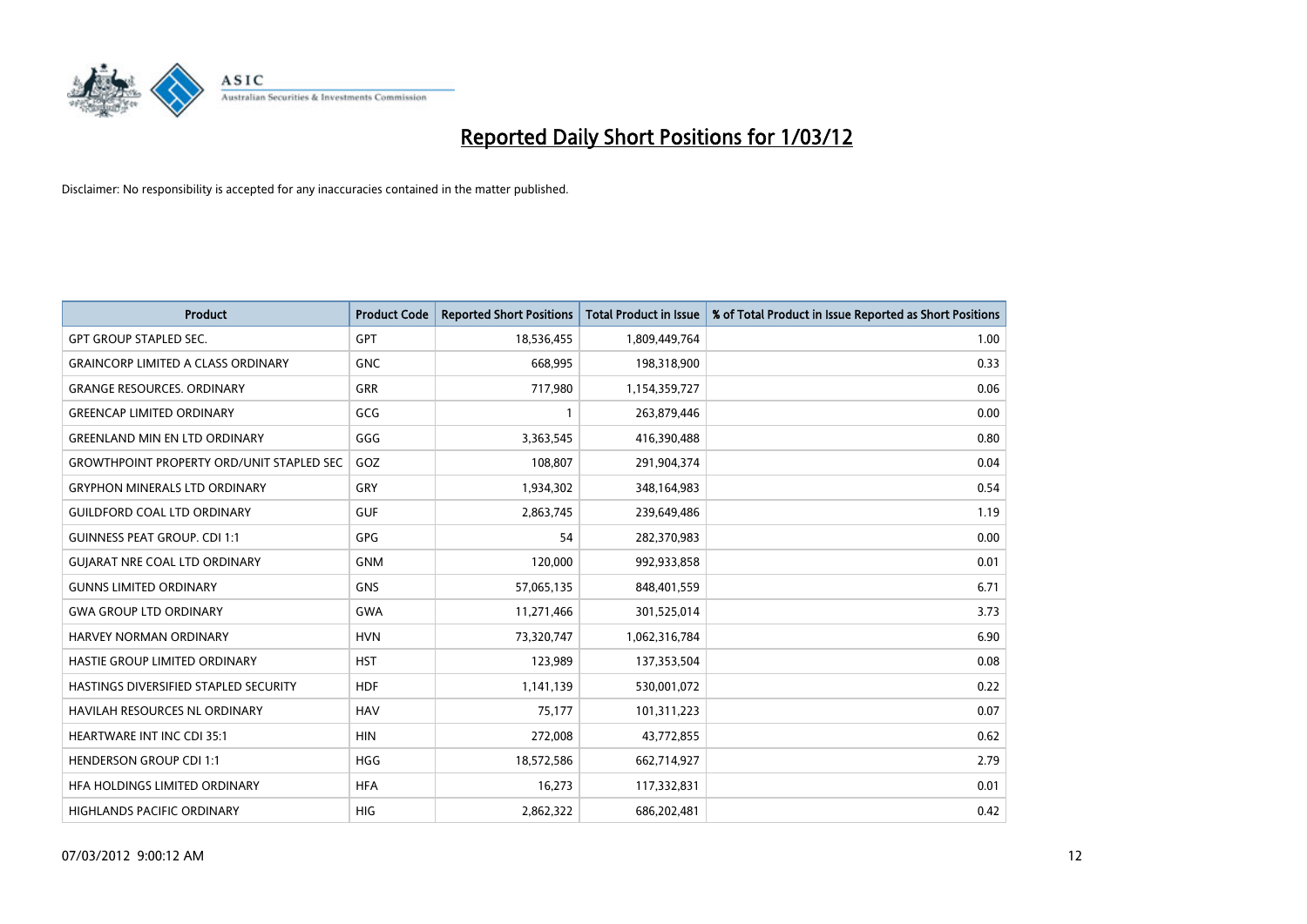

| <b>Product</b>                                | <b>Product Code</b> | <b>Reported Short Positions</b> | <b>Total Product in Issue</b> | % of Total Product in Issue Reported as Short Positions |
|-----------------------------------------------|---------------------|---------------------------------|-------------------------------|---------------------------------------------------------|
| HILLGROVE RES LTD ORDINARY                    | <b>HGO</b>          | 8,320,019                       | 793,698,575                   | 1.04                                                    |
| HILLS HOLDINGS LTD ORDINARY                   | HIL                 | 3,665,205                       | 246,349,244                   | 1.47                                                    |
| HORIZON OIL LIMITED ORDINARY                  | <b>HZN</b>          | 21,550,525                      | 1,130,811,515                 | 1.90                                                    |
| <b>IINET LIMITED ORDINARY</b>                 | <b>IIN</b>          | 220,156                         | 160,968,847                   | 0.14                                                    |
| <b>ILUKA RESOURCES ORDINARY</b>               | ILU                 | 23,732,269                      | 418,700,517                   | 5.65                                                    |
| <b>IMDEX LIMITED ORDINARY</b>                 | <b>IMD</b>          | 855,813                         | 205,055,435                   | 0.42                                                    |
| IMF (AUSTRALIA) LTD ORDINARY                  | <b>IMF</b>          | 609,264                         | 123,828,193                   | 0.48                                                    |
| IMX RESOURCES LTD ORDINARY                    | <b>IXR</b>          | 20,000                          | 262,612,803                   | 0.01                                                    |
| <b>INCITEC PIVOT ORDINARY</b>                 | IPL                 | 4,945,288                       | 1,628,730,107                 | 0.30                                                    |
| <b>INDEPENDENCE GROUP ORDINARY</b>            | <b>IGO</b>          | 5,797,675                       | 232,882,535                   | 2.48                                                    |
| INDOPHIL RESOURCES ORDINARY                   | <b>IRN</b>          | 1,020,170                       | 1,203,146,194                 | 0.07                                                    |
| <b>INDUSTREA LIMITED ORDINARY</b>             | IDL                 | 1,492,062                       | 368,992,435                   | 0.40                                                    |
| <b>INFIGEN ENERGY STAPLED SECURITIES</b>      | <b>IFN</b>          | 5,080,394                       | 762,265,972                   | 0.68                                                    |
| ING RE COM GROUP STAPLED SECURITIES           | ILF.                | 3,583                           | 441,029,194                   | 0.00                                                    |
| <b>INSURANCE AUSTRALIA ORDINARY</b>           | <b>IAG</b>          | 7,500,618                       | 2,079,034,021                 | 0.34                                                    |
| INTEGRA MINING LTD, ORDINARY                  | <b>IGR</b>          | 7,793,954                       | 846,293,881                   | 0.92                                                    |
| <b>INTREPID MINES ORDINARY</b>                | <b>IAU</b>          | 3,852,964                       | 524,401,963                   | 0.74                                                    |
| <b>INVESTA OFFICE FUND STAPLED SECURITIES</b> | <b>IOF</b>          | 5,961,613                       | 2,657,463,999                 | 0.22                                                    |
| <b>INVOCARE LIMITED ORDINARY</b>              | IVC                 | 2,008,813                       | 110,030,298                   | 1.81                                                    |
| ION LIMITED ORDINARY                          | <b>ION</b>          | 164,453                         | 256,365,105                   | 0.06                                                    |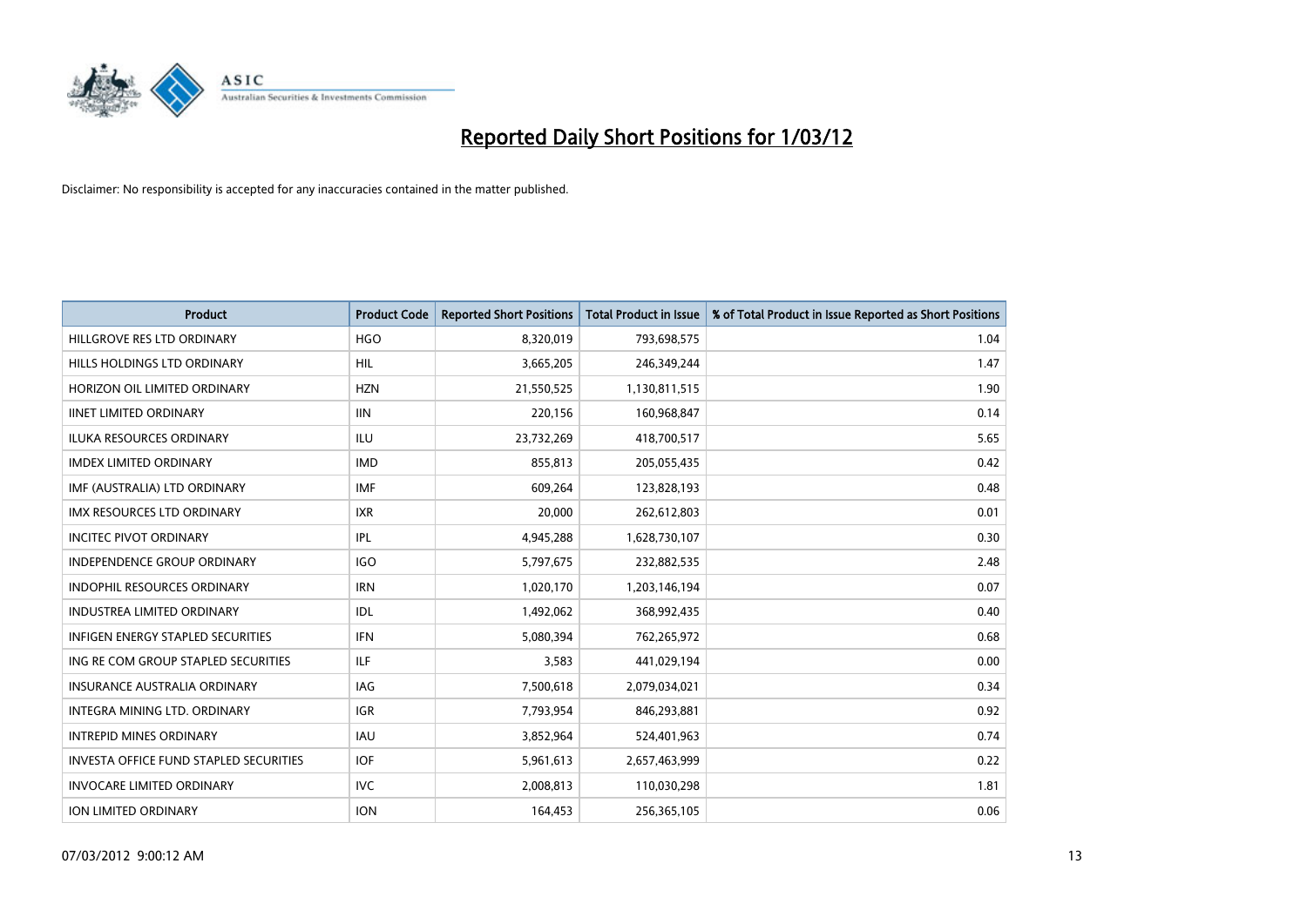

| <b>Product</b>                            | <b>Product Code</b> | <b>Reported Short Positions</b> | <b>Total Product in Issue</b> | % of Total Product in Issue Reported as Short Positions |
|-------------------------------------------|---------------------|---------------------------------|-------------------------------|---------------------------------------------------------|
| <b>IOOF HOLDINGS LTD ORDINARY</b>         | IFL                 | 884,651                         | 229,794,395                   | 0.38                                                    |
| IRESS MARKET TECH. ORDINARY               | <b>IRE</b>          | 1,971,454                       | 127,036,010                   | 1.56                                                    |
| <b>IRON ORE HOLDINGS ORDINARY</b>         | <b>IOH</b>          | 53,877                          | 166,137,005                   | 0.03                                                    |
| ISHARES MSCI AUS 200 ISHARES MSCI AUS 200 | IOZ.                | 67,793                          | 4,052,373                     | 1.67                                                    |
| <b>ISHARES MSCI EAFE CDI 1:1</b>          | <b>IVE</b>          | 24,434                          | 590,400,000                   | 0.00                                                    |
| ISHARES S&P HIGH DIV ISHARES S&P HIGH DIV | <b>IHD</b>          | 99,998                          | 2,703,027                     | 3.70                                                    |
| ISHARES SMALL ORDS ISHARES SMALL ORDS     | <b>ISO</b>          | 589,136                         | 5,403,165                     | 10.90                                                   |
| <b>IVANHOE AUSTRALIA ORDINARY</b>         | <b>IVA</b>          | 2,234,469                       | 552,640,295                   | 0.40                                                    |
| <b>JACKA RESOURCES LTD ORDINARY</b>       | <b>JKA</b>          | 681,448                         | 133,112,502                   | 0.51                                                    |
| JAMES HARDIE INDUST CHESS DEPOSITARY INT  | <b>IHX</b>          | 15,921,595                      | 435,746,077                   | 3.62                                                    |
| <b>JAMESON RESOURCES ORDINARY</b>         | JAL                 | 1,600,000                       | 154,783,676                   | 1.03                                                    |
| <b>JB HI-FI LIMITED ORDINARY</b>          | <b>JBH</b>          | 21,354,133                      | 98,840,643                    | 21.60                                                   |
| <b>JUPITER MINES ORDINARY</b>             | <b>IMS</b>          | 10,000                          | 1,806,834,044                 | 0.00                                                    |
| <b>KAGARA LTD ORDINARY</b>                | KZL                 | 17,622,026                      | 798,953,117                   | 2.21                                                    |
| KANGAROO RES LTD ORDINARY                 | <b>KRL</b>          | 2,435                           | 3,434,430,012                 | 0.00                                                    |
| KAROON GAS AUSTRALIA ORDINARY             | <b>KAR</b>          | 2,326,207                       | 221,420,769                   | 1.04                                                    |
| KATHMANDU HOLD LTD ORDINARY               | <b>KMD</b>          | 1,631,152                       | 200,000,000                   | 0.81                                                    |
| <b>KBL MINING LIMITED ORDINARY</b>        | <b>KBL</b>          | 1,820                           | 213,582,653                   | 0.00                                                    |
| <b>KEYBRIDGE CAPITAL ORDINARY</b>         | <b>KBC</b>          | 6,000                           | 172,070,564                   | 0.00                                                    |
| KINGSGATE CONSOLID. ORDINARY              | <b>KCN</b>          | 3,475,438                       | 150,876,565                   | 2.29                                                    |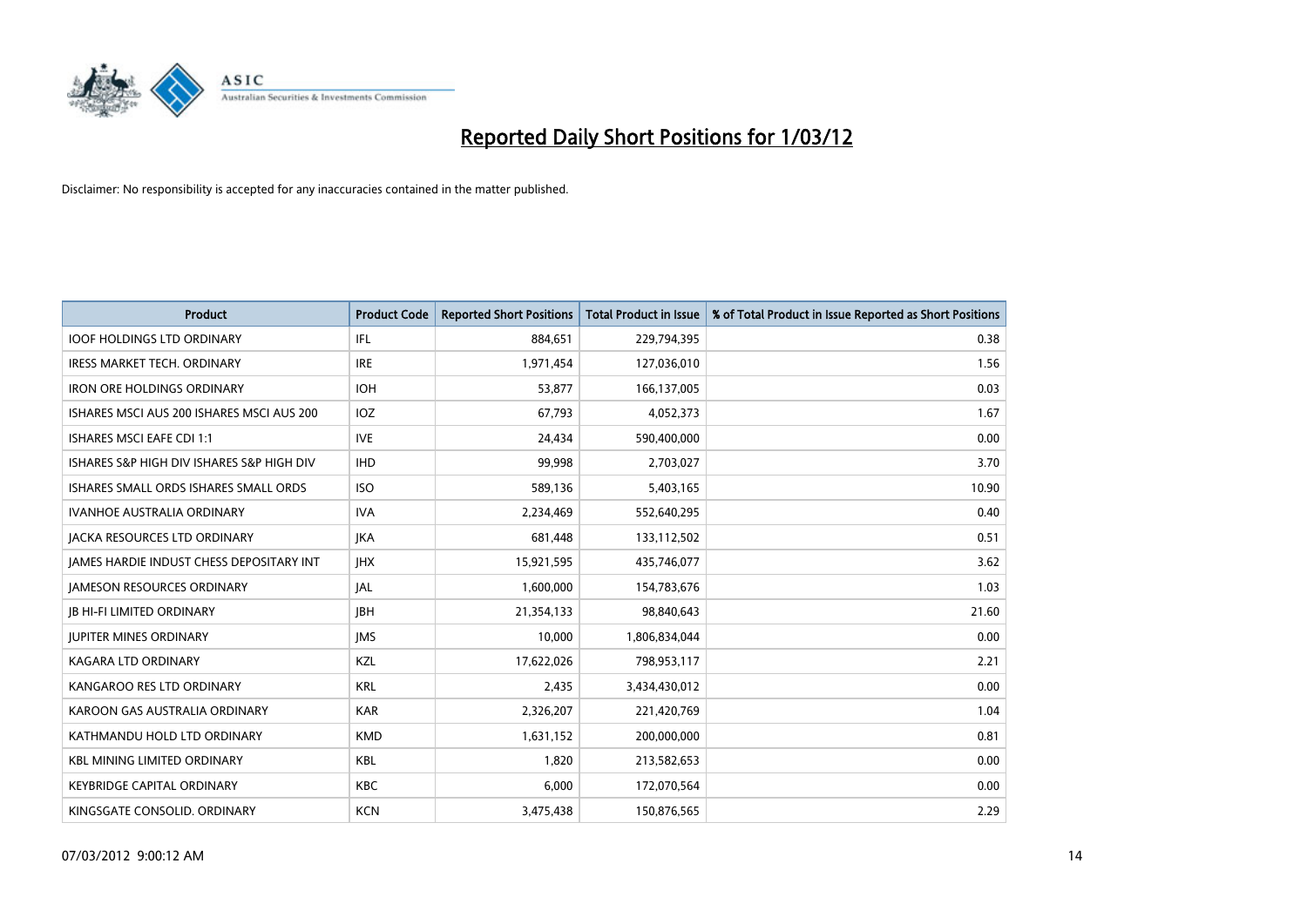

| <b>Product</b>                        | <b>Product Code</b> | <b>Reported Short Positions</b> | <b>Total Product in Issue</b> | % of Total Product in Issue Reported as Short Positions |
|---------------------------------------|---------------------|---------------------------------|-------------------------------|---------------------------------------------------------|
| KINGSROSE MINING LTD ORDINARY         | <b>KRM</b>          | 265,697                         | 275,728,192                   | 0.09                                                    |
| LEIGHTON HOLDINGS ORDINARY            | LEI                 | 7,288,737                       | 337,087,596                   | 2.14                                                    |
| LEND LEASE GROUP UNIT/ORD STAPLED     | <b>LLC</b>          | 1,316,782                       | 571,804,090                   | 0.22                                                    |
| LINC ENERGY LTD ORDINARY              | <b>LNC</b>          | 15,230,226                      | 504,487,631                   | 3.01                                                    |
| LIQUEFIED NATURAL ORDINARY            | LNG                 | 295,793                         | 267,699,015                   | 0.11                                                    |
| LYNAS CORPORATION ORDINARY            | <b>LYC</b>          | 159,094,916                     | 1,714,396,913                 | 9.28                                                    |
| M2 TELECOMMUNICATION ORDINARY         | <b>MTU</b>          | 105,642                         | 124,543,385                   | 0.08                                                    |
| MACMAHON HOLDINGS ORDINARY            | MAH                 | 4,393,150                       | 738,631,705                   | 0.60                                                    |
| MACO ATLAS ROADS GRP ORDINARY STAPLED | <b>MOA</b>          | 12,989,452                      | 464,279,594                   | 2.79                                                    |
| MACQUARIE GROUP LTD ORDINARY          | <b>MOG</b>          | 7,142,053                       | 348,584,383                   | 2.03                                                    |
| MANHATTAN CORP LTD ORDINARY           | <b>MHC</b>          | 20,000                          | 93,330,398                    | 0.02                                                    |
| MARENGO MINING ORDINARY               | <b>MGO</b>          | 237,058                         | 1,002,559,863                 | 0.03                                                    |
| <b>MATRIX C &amp; E LTD ORDINARY</b>  | <b>MCE</b>          | 692,495                         | 77,081,507                    | 0.90                                                    |
| MCMILLAN SHAKESPEARE ORDINARY         | <b>MMS</b>          | 701,051                         | 70,639,319                    | 0.98                                                    |
| <b>MCPHERSON'S LTD ORDINARY</b>       | <b>MCP</b>          | 19,050                          | 72,401,758                    | 0.03                                                    |
| MEDUSA MINING LTD ORDINARY            | <b>MML</b>          | 2,680,075                       | 188,903,911                   | 1.42                                                    |
| MELBOURNE IT LIMITED ORDINARY         | MLB                 | 156,094                         | 81,352,178                    | 0.18                                                    |
| MEO AUSTRALIA LTD ORDINARY            | <b>MEO</b>          | 4,685,229                       | 539,913,260                   | 0.86                                                    |
| <b>MERMAID MARINE ORDINARY</b>        | <b>MRM</b>          | 578,070                         | 217,833,136                   | 0.26                                                    |
| MESOBLAST LIMITED ORDINARY            | <b>MSB</b>          | 8,262,647                       | 284,478,361                   | 2.91                                                    |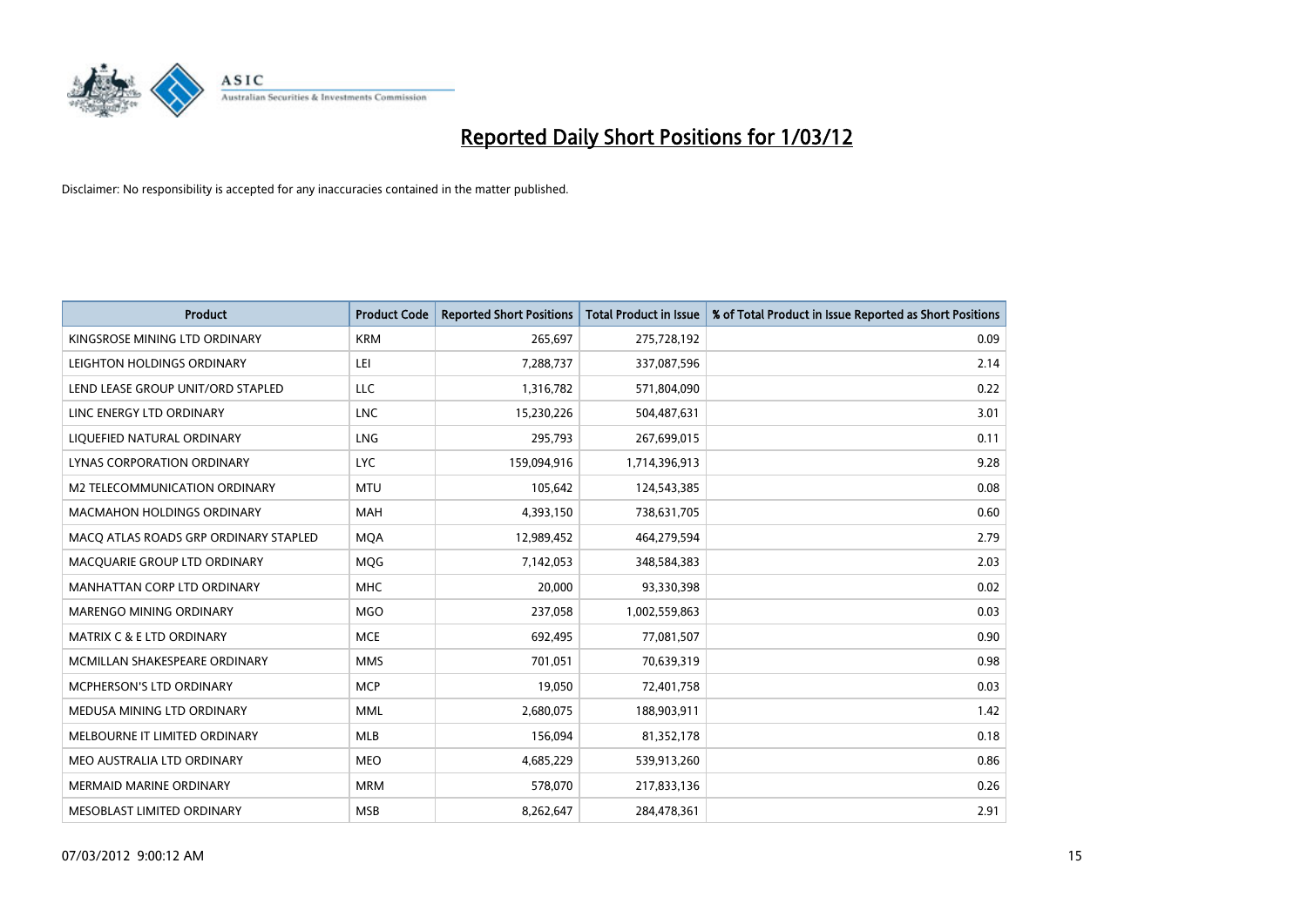

| <b>Product</b>                    | <b>Product Code</b> | <b>Reported Short Positions</b> | <b>Total Product in Issue</b> | % of Total Product in Issue Reported as Short Positions |
|-----------------------------------|---------------------|---------------------------------|-------------------------------|---------------------------------------------------------|
| METALS X LIMITED ORDINARY         | <b>MLX</b>          | 670,340                         | 1,322,554,004                 | 0.06                                                    |
| METCASH LIMITED ORDINARY          | <b>MTS</b>          | 33,131,615                      | 771,345,864                   | 4.27                                                    |
| METGASCO LIMITED ORDINARY         | <b>MEL</b>          | 353,715                         | 338,592,672                   | 0.10                                                    |
| METMINCO LIMITED ORDINARY         | <b>MNC</b>          | 2,157,465                       | 1,749,541,573                 | 0.12                                                    |
| MHM METALS LIMITED ORDINARY       | <b>MHM</b>          | 76,817                          | 104,098,935                   | 0.08                                                    |
| MICLYN EXP OFFSHR ORDINARY        | <b>MIO</b>          | 53,859                          | 278,515,705                   | 0.02                                                    |
| MINCOR RESOURCES NL ORDINARY      | <b>MCR</b>          | 1,736,964                       | 195,818,871                   | 0.88                                                    |
| MINERAL DEPOSITS ORDINARY         | <b>MDL</b>          | 188,855                         | 83,538,786                    | 0.23                                                    |
| MINERAL RESOURCES, ORDINARY       | <b>MIN</b>          | 626,431                         | 184,698,489                   | 0.33                                                    |
| MIRABELA NICKEL LTD ORDINARY      | <b>MBN</b>          | 10,880,445                      | 492,516,163                   | 2.24                                                    |
| MIRVAC GROUP STAPLED SECURITIES   | <b>MGR</b>          | 7,154,855                       | 3,416,996,915                 | 0.22                                                    |
| <b>MOLOPO ENERGY LTD ORDINARY</b> | <b>MPO</b>          | 1,073,894                       | 245,579,810                   | 0.43                                                    |
| MOLY MINES LIMITED ORDINARY       | <b>MOL</b>          | 26,706                          | 384,893,989                   | 0.01                                                    |
| MONADELPHOUS GROUP ORDINARY       | <b>MND</b>          | 1,536,192                       | 88,674,327                    | 1.71                                                    |
| MORTGAGE CHOICE LTD ORDINARY      | MOC                 | 2,264,769                       | 120,319,572                   | 1.88                                                    |
| <b>MOUNT GIBSON IRON ORDINARY</b> | MGX                 | 5,193,664                       | 1,082,570,693                 | 0.48                                                    |
| MSF SUGAR LIMITED ORDINARY        | <b>MSF</b>          | 9,541                           | 69,551,601                    | 0.01                                                    |
| MULTIPLEX SITES SITES             | <b>MXUPA</b>        | 22                              | 4,500,000                     | 0.00                                                    |
| MURCHISON METALS LTD ORDINARY     | <b>MMX</b>          | 5,845,690                       | 449,867,777                   | 1.29                                                    |
| MYER HOLDINGS LTD ORDINARY        | <b>MYR</b>          | 68,464,237                      | 583,384,551                   | 11.74                                                   |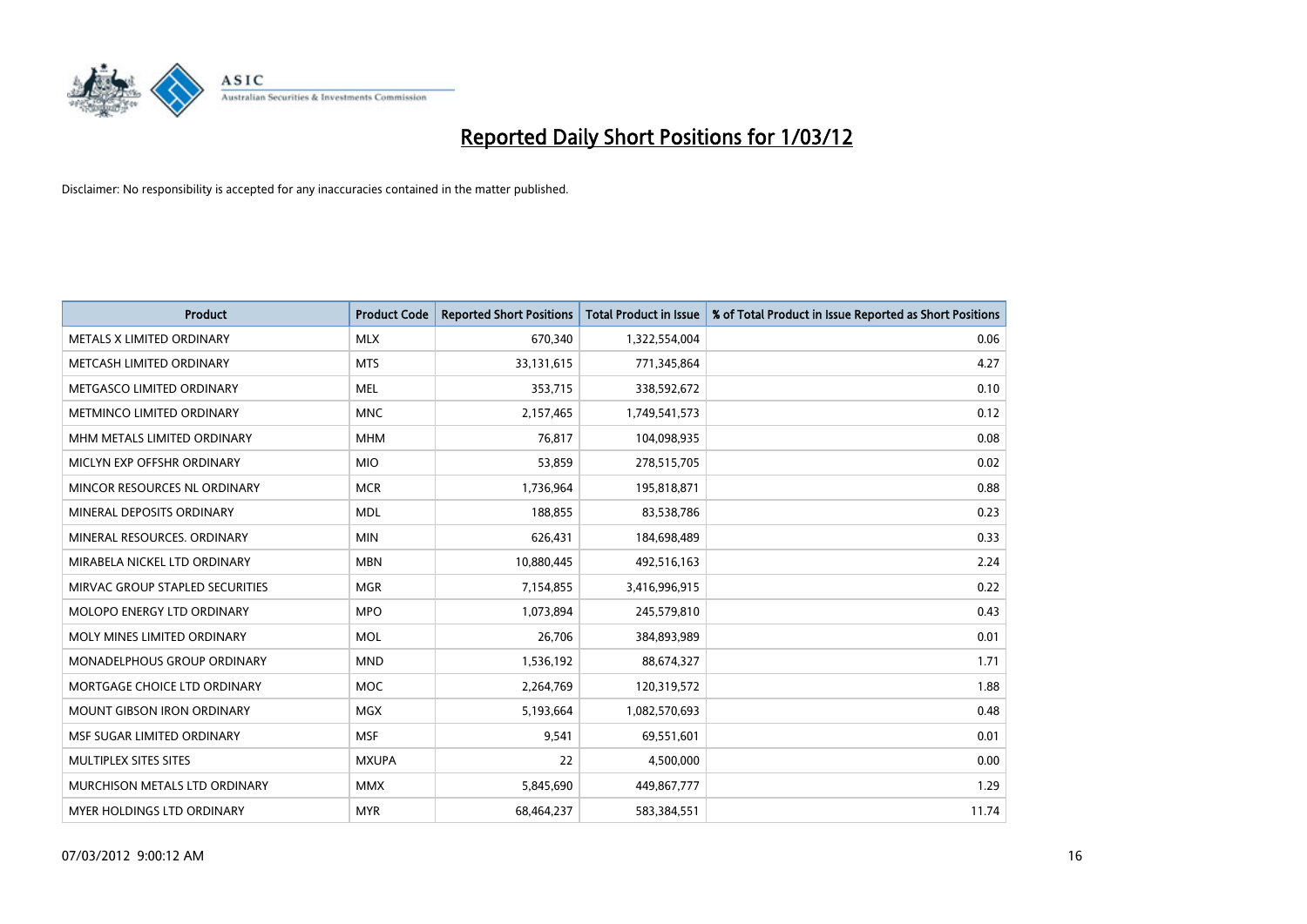

| <b>Product</b>                  | <b>Product Code</b> | <b>Reported Short Positions</b> | <b>Total Product in Issue</b> | % of Total Product in Issue Reported as Short Positions |
|---------------------------------|---------------------|---------------------------------|-------------------------------|---------------------------------------------------------|
| <b>MYSTATE LIMITED ORDINARY</b> | <b>MYS</b>          | 1,400                           | 86,963,862                    | 0.00                                                    |
| NATIONAL AUST. BANK ORDINARY    | <b>NAB</b>          | 15,195,245                      | 2,238,777,689                 | 0.64                                                    |
| NATURAL FUEL LIMITED ORDINARY   | NFL                 |                                 | 1,121,912                     | 0.00                                                    |
| NAVIGATOR RESOURCES ORDINARY    | <b>NAV</b>          | 500                             | 2,222,216,576                 | 0.00                                                    |
| NAVITAS LIMITED ORDINARY        | <b>NVT</b>          | 7,516,073                       | 375,318,628                   | 1.98                                                    |
| NEON ENERGY LIMITED ORDINARY    | <b>NEN</b>          | 113,658                         | 434,164,520                   | 0.03                                                    |
| NEPTUNE MARINE ORDINARY         | <b>NMS</b>          | 182,253                         | 1,748,545,632                 | 0.01                                                    |
| NEW HOPE CORPORATION ORDINARY   | <b>NHC</b>          | 3,247,316                       | 830,411,534                   | 0.39                                                    |
| NEWCREST MINING ORDINARY        | <b>NCM</b>          | 2,379,568                       | 764,960,000                   | 0.27                                                    |
| NEWS CORP A NON-VOTING CDI      | <b>NWSLV</b>        | 1,570,407                       | 1,667,949,807                 | 0.08                                                    |
| NEWS CORP B VOTING CDI          | <b>NWS</b>          | 2,560,748                       | 798,520,953                   | 0.33                                                    |
| NEXBIS LIMITED ORDINARY         | <b>NBS</b>          | 63,733                          | 798,356,704                   | 0.01                                                    |
| NEXTDC LIMITED ORDINARY         | <b>NXT</b>          | 23,524                          | 123,533,558                   | 0.02                                                    |
| NEXUS ENERGY LIMITED ORDINARY   | <b>NXS</b>          | 4,543,931                       | 1,326,821,159                 | 0.33                                                    |
| NIB HOLDINGS LIMITED ORDINARY   | <b>NHF</b>          | 248,485                         | 466,502,955                   | 0.05                                                    |
| NIDO PETROLEUM ORDINARY         | <b>NDO</b>          | 105,293                         | 1,389,163,151                 | 0.01                                                    |
| NKWE PLATINUM 10C US COMMON     | <b>NKP</b>          | 10,306                          | 559,651,184                   | 0.00                                                    |
| NOBLE MINERAL RES ORDINARY      | <b>NMG</b>          | 1,858,082                       | 550,620,653                   | 0.34                                                    |
| NORTHERN IRON LTD ORDINARY      | <b>NFE</b>          | 1,132,031                       | 369,980,113                   | 0.29                                                    |
| NORTHERN STAR ORDINARY          | <b>NST</b>          | 384                             | 402,170,706                   | 0.00                                                    |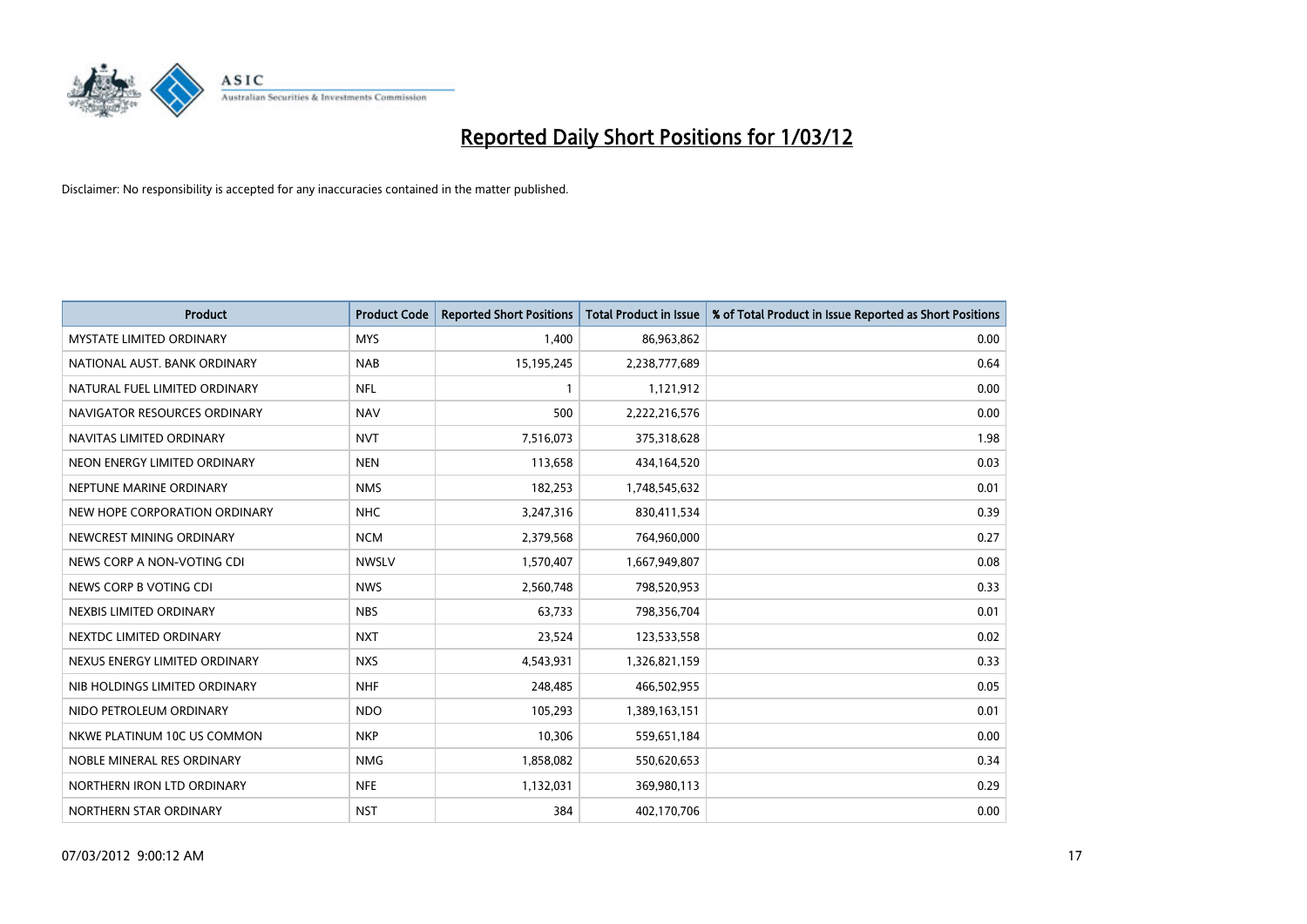

| <b>Product</b>                        | <b>Product Code</b> | <b>Reported Short Positions</b> | <b>Total Product in Issue</b> | % of Total Product in Issue Reported as Short Positions |
|---------------------------------------|---------------------|---------------------------------|-------------------------------|---------------------------------------------------------|
| NRW HOLDINGS LIMITED ORDINARY         | <b>NWH</b>          | 179,684                         | 278,888,011                   | 0.07                                                    |
| NUCOAL RESOURCES LTD ORDINARY         | <b>NCR</b>          | 59,999                          | 650,849,359                   | 0.01                                                    |
| NUFARM LIMITED ORDINARY               | <b>NUF</b>          | 4,044,598                       | 262,018,057                   | 1.55                                                    |
| OAKTON LIMITED ORDINARY               | <b>OKN</b>          | 999,423                         | 93,800,235                    | 1.06                                                    |
| OCEANAGOLD CORP. CHESS DEPOSITARY INT | <b>OGC</b>          | 907,162                         | 262,827,709                   | 0.34                                                    |
| OCEANIA CAPITAL LTD ORDINARY          | <b>OCP</b>          | 2,500                           | 25,677,757                    | 0.01                                                    |
| OIL SEARCH LTD ORDINARY               | OSH                 | 8,688,247                       | 1,325,155,171                 | 0.64                                                    |
| OM HOLDINGS LIMITED ORDINARY          | OMH                 | 5,452,318                       | 579,105,150                   | 0.93                                                    |
| <b>ONESTEEL LIMITED ORDINARY</b>      | OST                 | 43,237,006                      | 1,342,393,583                 | 3.21                                                    |
| ORICA LIMITED ORDINARY                | ORI                 | 4,783,807                       | 365,007,037                   | 1.31                                                    |
| ORIGIN ENERGY ORDINARY                | <b>ORG</b>          | 4,830,235                       | 1,086,199,519                 | 0.42                                                    |
| OROCOBRE LIMITED ORDINARY             | <b>ORE</b>          | 73,434                          | 103,195,029                   | 0.07                                                    |
| OROTONGROUP LIMITED ORDINARY          | ORL                 | 85,935                          | 40,880,902                    | 0.21                                                    |
| OTTO ENERGY LIMITED ORDINARY          | <b>OEL</b>          | 109,204                         | 1,138,290,071                 | 0.01                                                    |
| <b>OZ MINERALS ORDINARY</b>           | <b>OZL</b>          | 8,465,933                       | 314,619,580                   | 2.68                                                    |
| PACIFIC BRANDS ORDINARY               | <b>PBG</b>          | 6,730,061                       | 912,915,695                   | 0.74                                                    |
| PALADIN ENERGY LTD ORDINARY           | <b>PDN</b>          | 33,056,361                      | 835,645,290                   | 3.97                                                    |
| PANAUST LIMITED ORDINARY              | <b>PNA</b>          | 10,448,056                      | 596,859,292                   | 1.76                                                    |
| PANORAMIC RESOURCES ORDINARY          | PAN                 | 1,345,690                       | 207,050,710                   | 0.64                                                    |
| PAPERLINX LIMITED ORDINARY            | <b>PPX</b>          | 9,425,923                       | 609,280,761                   | 1.55                                                    |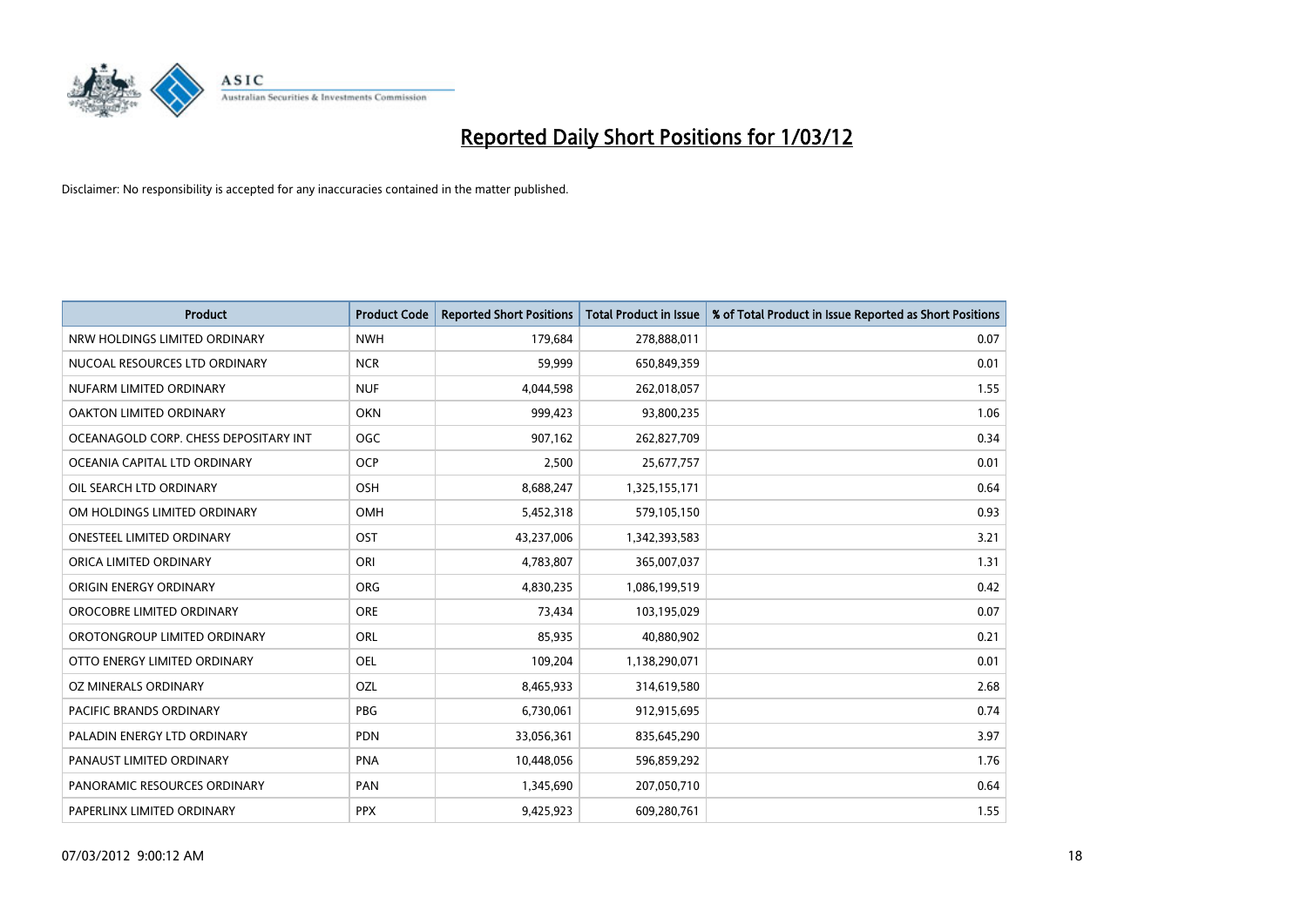

| <b>Product</b>                | <b>Product Code</b> | <b>Reported Short Positions</b> | Total Product in Issue | % of Total Product in Issue Reported as Short Positions |
|-------------------------------|---------------------|---------------------------------|------------------------|---------------------------------------------------------|
| PAPILLON RES LTD ORDINARY     | PIR                 | 104,450                         | 239,052,009            | 0.05                                                    |
| PATTIES FOODS LTD ORDINARY    | PFL                 |                                 | 138,989,223            | 0.00                                                    |
| PEET LIMITED ORDINARY         | <b>PPC</b>          | 994                             | 320,170,604            | 0.00                                                    |
| PENINSULA ENERGY LTD ORDINARY | <b>PEN</b>          | 3,595,755                       | 2,141,017,026          | 0.17                                                    |
| PERILYA LIMITED ORDINARY      | PEM                 | 109,267                         | 769,316,426            | 0.01                                                    |
| PERPETUAL LIMITED ORDINARY    | PPT                 | 2,330,809                       | 41,980,678             | 5.55                                                    |
| PERSEUS MINING LTD ORDINARY   | PRU                 | 6,261,912                       | 457,502,088            | 1.35                                                    |
| PETSEC ENERGY ORDINARY        | <b>PSA</b>          | 223,332                         | 235,283,622            | 0.09                                                    |
| PHARMAXIS LTD ORDINARY        | <b>PXS</b>          | 2,124,300                       | 305,890,989            | 0.69                                                    |
| PHOTON GROUP LTD ORDINARY     | PGA                 | 250,510                         | 1,540,886,866          | 0.02                                                    |
| PLATINUM ASSET ORDINARY       | <b>PTM</b>          | 8,276,607                       | 561,347,878            | 1.47                                                    |
| PLATINUM AUSTRALIA ORDINARY   | <b>PLA</b>          | 1,572,403                       | 498,718,043            | 0.31                                                    |
| PLATINUM CAPITAL LTD ORDINARY | <b>PMC</b>          |                                 | 165,756,878            | 0.00                                                    |
| PMI GOLD CORP CDI 1:1         | <b>PVM</b>          | 8,857                           | 56,771,872             | 0.01                                                    |
| PMP LIMITED ORDINARY          | <b>PMP</b>          | 29,265                          | 326,543,596            | 0.01                                                    |
| PORT BOUVARD LIMITED ORDINARY | PBD                 | 6,754                           | 593,868,295            | 0.00                                                    |
| PREMIER INVESTMENTS ORDINARY  | <b>PMV</b>          | 641,899                         | 155,062,831            | 0.42                                                    |
| PRIMA BIOMED LTD ORDINARY     | <b>PRR</b>          | 5,940,967                       | 1,064,963,388          | 0.56                                                    |
| PRIMARY HEALTH CARE ORDINARY  | <b>PRY</b>          | 10,758,663                      | 500,386,679            | 2.15                                                    |
| PRIME MEDIA GRP LTD ORDINARY  | <b>PRT</b>          | $\overline{2}$                  | 366,330,303            | 0.00                                                    |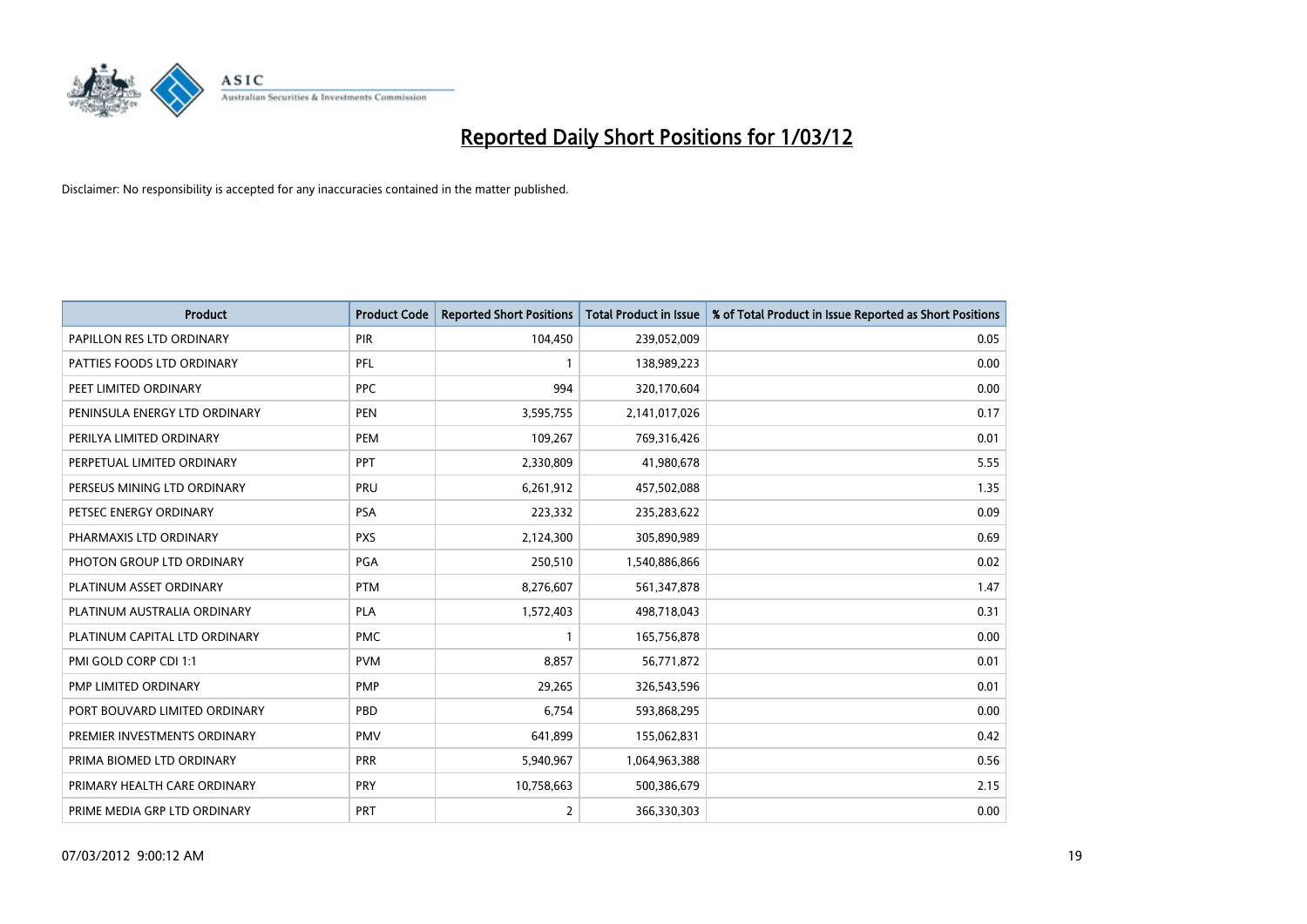

| <b>Product</b>                      | <b>Product Code</b> | <b>Reported Short Positions</b> | <b>Total Product in Issue</b> | % of Total Product in Issue Reported as Short Positions |
|-------------------------------------|---------------------|---------------------------------|-------------------------------|---------------------------------------------------------|
| PRIMEAG AUSTRALIA ORDINARY          | PAG                 | 18,697                          | 266,394,444                   | 0.01                                                    |
| PROGEN PHARMACEUTIC ORDINARY        | PGL                 | 151,596                         | 24,709,097                    | 0.61                                                    |
| PROGRAMMED ORDINARY                 | <b>PRG</b>          | 532,963                         | 118,173,778                   | 0.43                                                    |
| PSIVIDA CORP CDI 1:1                | <b>PVA</b>          | 6,878                           | 8,961,741                     | 0.08                                                    |
| OANTAS AIRWAYS ORDINARY             | QAN                 | 40,051,068                      | 2,265,123,620                 | 1.77                                                    |
| OBE INSURANCE GROUP ORDINARY        | <b>OBE</b>          | 22,958,080                      | 1,115,545,692                 | 2.05                                                    |
| OR NATIONAL LIMITED ORDINARY        | <b>ORN</b>          | 13,494,051                      | 2,440,000,000                 | 0.56                                                    |
| ORXPHARMA LTD ORDINARY              | <b>QRX</b>          | 671,735                         | 144,431,648                   | 0.46                                                    |
| <b>OUBE LOGISTICS HLDG ORDINARY</b> | QUB                 | 949,023                         | 889,404,644                   | 0.09                                                    |
| RAMELIUS RESOURCES ORDINARY         | <b>RMS</b>          | 821,340                         | 335,775,519                   | 0.25                                                    |
| RAMSAY HEALTH CARE ORDINARY         | <b>RHC</b>          | 1,893,180                       | 202,081,252                   | 0.92                                                    |
| <b>RCR TOMLINSON ORDINARY</b>       | <b>RCR</b>          | 82,665                          | 133,938,849                   | 0.06                                                    |
| <b>REA GROUP ORDINARY</b>           | <b>REA</b>          | 312,964                         | 131,714,699                   | 0.24                                                    |
| <b>RECKON LIMITED ORDINARY</b>      | <b>RKN</b>          | 807,312                         | 132,839,672                   | 0.61                                                    |
| <b>RED 5 LIMITED ORDINARY</b>       | <b>RED</b>          | 55,104                          | 128,412,536                   | 0.05                                                    |
| RED FORK ENERGY ORDINARY            | <b>RFE</b>          | 82,978                          | 310,229,853                   | 0.02                                                    |
| REDBANK ENERGY LTD ORDINARY         | <b>AEJ</b>          | 19                              | 786,287                       | 0.00                                                    |
| REED RESOURCES LTD ORDINARY         | <b>RDR</b>          | 268,204                         | 264,742,501                   | 0.10                                                    |
| <b>REGIS RESOURCES ORDINARY</b>     | <b>RRL</b>          | 2,224,534                       | 439,120,407                   | 0.48                                                    |
| RESMED INC CDI 10:1                 | <b>RMD</b>          | 6,684,437                       | 1,556,242,300                 | 0.43                                                    |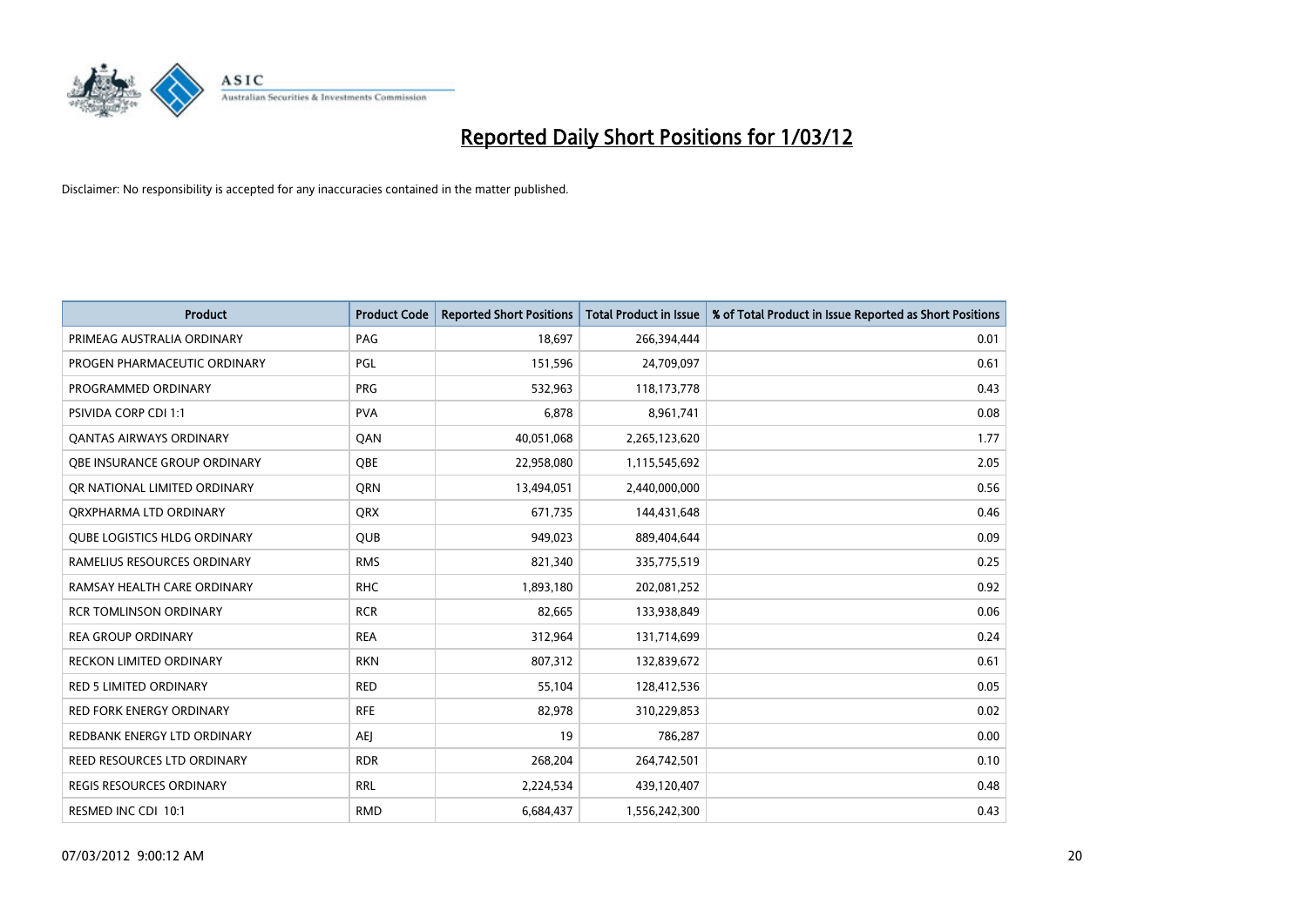

| <b>Product</b>                      | <b>Product Code</b> | <b>Reported Short Positions</b> | <b>Total Product in Issue</b> | % of Total Product in Issue Reported as Short Positions |
|-------------------------------------|---------------------|---------------------------------|-------------------------------|---------------------------------------------------------|
| <b>RESOLUTE MINING ORDINARY</b>     | <b>RSG</b>          | 1,793,373                       | 655,756,462                   | 0.26                                                    |
| RESOURCE AND INVEST. ORDINARY       | RNI                 | 250,000                         | 124,984,308                   | 0.20                                                    |
| <b>RESOURCE GENERATION ORDINARY</b> | <b>RES</b>          | 169,363                         | 262,895,652                   | 0.06                                                    |
| RETAIL FOOD GROUP ORDINARY          | <b>RFG</b>          | 20                              | 108,369,282                   | 0.00                                                    |
| REVERSE CORP LIMITED ORDINARY       | <b>REF</b>          | 26,041                          | 92,382,175                    | 0.03                                                    |
| REX MINERALS LIMITED ORDINARY       | <b>RXM</b>          | 948,016                         | 153,847,284                   | 0.61                                                    |
| RHG LIMITED ORDINARY                | <b>RHG</b>          | 46,284                          | 308,483,177                   | 0.01                                                    |
| RIALTO ENERGY ORDINARY              | <b>RIA</b>          | 21,505,734                      | 431,256,264                   | 4.99                                                    |
| <b>RIDLEY CORPORATION ORDINARY</b>  | <b>RIC</b>          | 18.040                          | 307,817,071                   | 0.00                                                    |
| RIO TINTO LIMITED ORDINARY          | <b>RIO</b>          | 20,875,627                      | 435,758,720                   | 4.75                                                    |
| RIVERCITY MOTORWAY STAPLED          | <b>RCY</b>          | 132,000                         | 957,010,115                   | 0.01                                                    |
| ROC OIL COMPANY ORDINARY            | <b>ROC</b>          | 2,967,116                       | 682,506,352                   | 0.43                                                    |
| ROYAL WOLF HOLDINGS ORDINARY        | <b>RWH</b>          | 60,000                          | 100,387,052                   | 0.06                                                    |
| SAI GLOBAL LIMITED ORDINARY         | SAI                 | 3,509,377                       | 202,463,278                   | 1.73                                                    |
| SALMAT LIMITED ORDINARY             | <b>SLM</b>          | 300,904                         | 159,802,174                   | 0.18                                                    |
| SAMSON OIL & GAS LTD ORDINARY       | SSN                 | 2,060,027                       | 1,751,362,420                 | 0.11                                                    |
| SANDFIRE RESOURCES ORDINARY         | <b>SFR</b>          | 1,638,320                       | 151,063,635                   | 1.08                                                    |
| SANTOS LTD ORDINARY                 | <b>STO</b>          | 17,927,053                      | 942,493,280                   | 1.89                                                    |
| SARACEN MINERAL ORDINARY            | SAR                 | 622,799                         | 593,993,240                   | 0.11                                                    |
| SEDGMAN LIMITED ORDINARY            | <b>SDM</b>          | 196,090                         | 212,215,619                   | 0.08                                                    |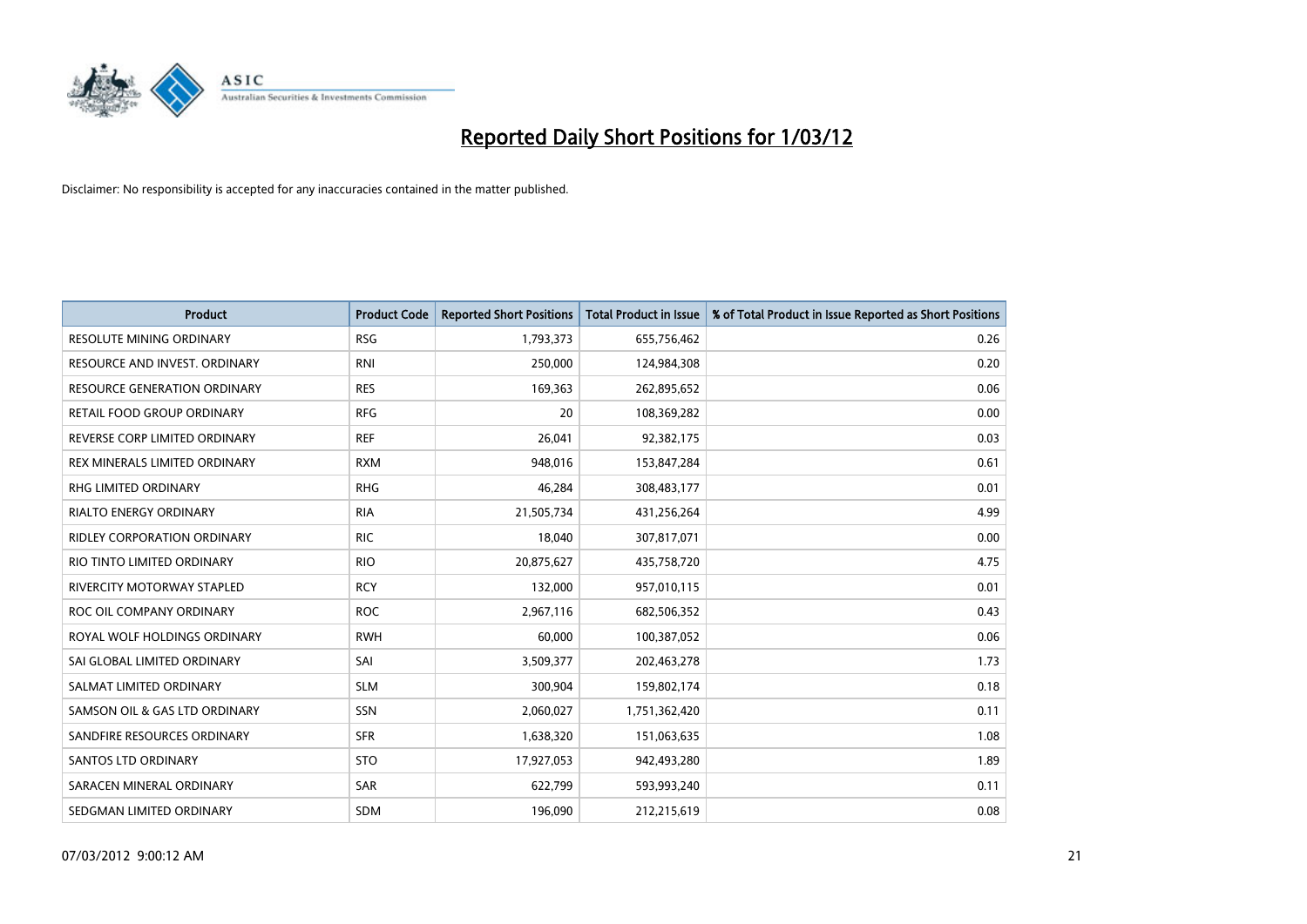

| <b>Product</b>                           | <b>Product Code</b> | <b>Reported Short Positions</b> | <b>Total Product in Issue</b> | % of Total Product in Issue Reported as Short Positions |
|------------------------------------------|---------------------|---------------------------------|-------------------------------|---------------------------------------------------------|
| SEEK LIMITED ORDINARY                    | <b>SEK</b>          | 17,951,825                      | 337,101,307                   | 5.30                                                    |
| SEGUE RESOURCES ORDINARY                 | <b>SEG</b>          | 200,000                         | 462,048,756                   | 0.04                                                    |
| SELECT HARVESTS ORDINARY                 | <b>SHV</b>          | 53,000                          | 56,392,664                    | 0.10                                                    |
| SENETAS CORPORATION ORDINARY             | <b>SEN</b>          | 756,999                         | 463,105,195                   | 0.16                                                    |
| SENEX ENERGY LIMITED ORDINARY            | <b>SXY</b>          | 1,015,326                       | 923,797,416                   | 0.10                                                    |
| SERVCORP LIMITED ORDINARY                | SRV                 | 79,000                          | 98,440,807                    | 0.08                                                    |
| SERVICE STREAM ORDINARY                  | SSM                 | 344,663                         | 283,418,867                   | 0.12                                                    |
| SEVEN GROUP HOLDINGS ORDINARY            | <b>SVW</b>          | 708,783                         | 306,410,281                   | 0.23                                                    |
| SEVEN WEST MEDIA LTD ORDINARY            | <b>SWM</b>          | 9,762,719                       | 645,719,542                   | 1.49                                                    |
| SIGMA PHARMACEUTICAL ORDINARY            | <b>SIP</b>          | 12,954,024                      | 1,178,626,572                 | 1.11                                                    |
| SILEX SYSTEMS ORDINARY                   | <b>SLX</b>          | 631,050                         | 170,133,997                   | 0.38                                                    |
| SILVER LAKE RESOURCE ORDINARY            | <b>SLR</b>          | 753,889                         | 220,264,064                   | 0.36                                                    |
| SILVER MINES LIMITED ORDINARY            | SVL                 | 30,000                          | 122,698,277                   | 0.02                                                    |
| SIMS METAL MGMT LTD ORDINARY             | SGM                 | 6,027,999                       | 205,851,182                   | 2.93                                                    |
| SINGAPORE TELECOMM. CHESS DEPOSITARY INT | SGT                 | 9,673,350                       | 183,608,625                   | 5.26                                                    |
| SIRIUS RESOURCES NL ORDINARY             | <b>SIR</b>          | 82,500                          | 150,934,586                   | 0.05                                                    |
| SIRTEX MEDICAL ORDINARY                  | <b>SRX</b>          | 25,050                          | 55,768,136                    | 0.04                                                    |
| SKILLED GROUP LTD ORDINARY               | <b>SKE</b>          | 590,366                         | 233,487,276                   | 0.26                                                    |
| SKY CITY ENTERTAIN, ORDINARY             | <b>SKC</b>          | 702,147                         | 576,958,340                   | 0.12                                                    |
| SMS MANAGEMENT. ORDINARY                 | <b>SMX</b>          | 661,801                         | 68,290,180                    | 0.96                                                    |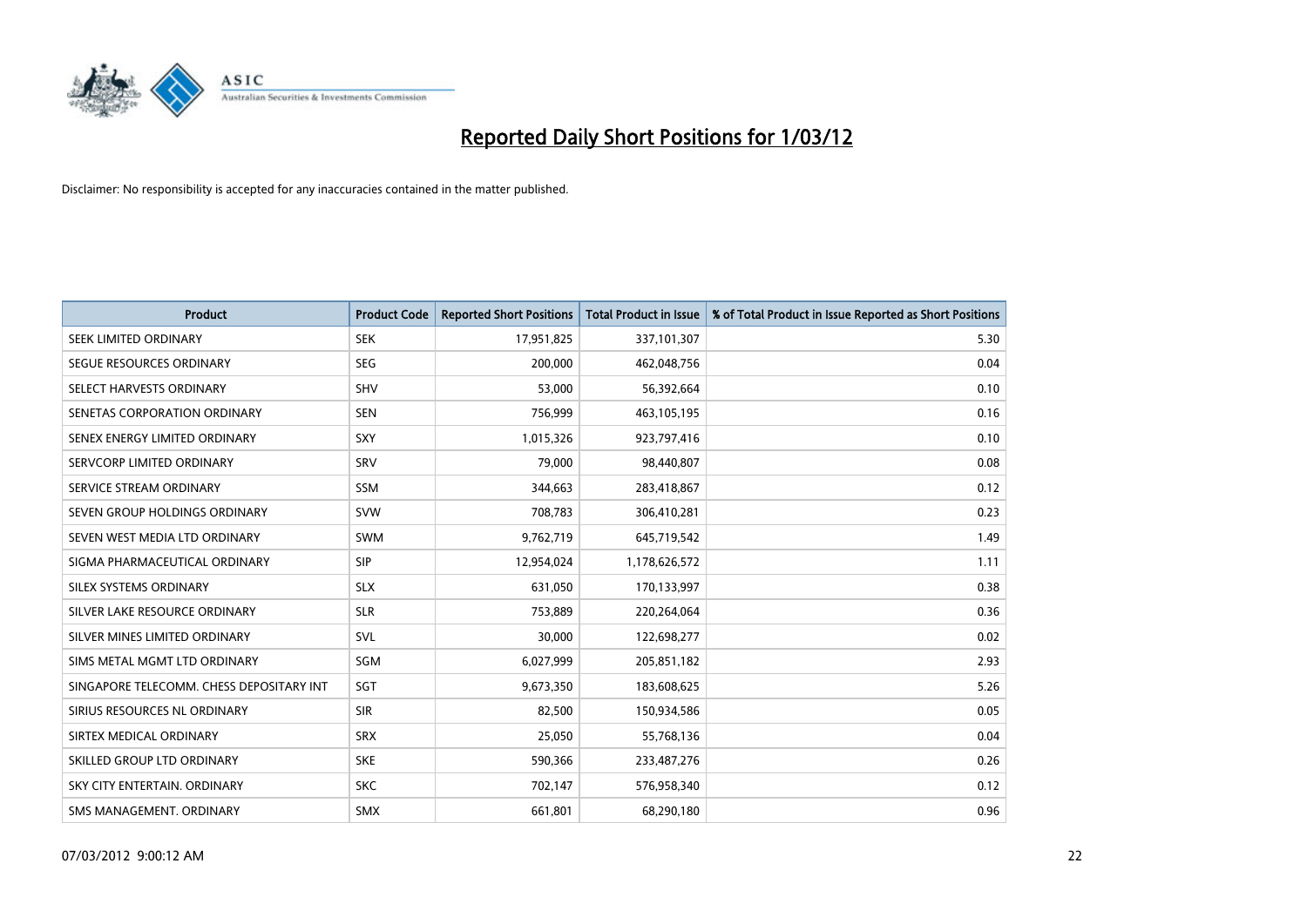

| <b>Product</b>                           | <b>Product Code</b> | <b>Reported Short Positions</b> | <b>Total Product in Issue</b> | % of Total Product in Issue Reported as Short Positions |
|------------------------------------------|---------------------|---------------------------------|-------------------------------|---------------------------------------------------------|
| SOLIMAR ENERGY LTD ORDINARY              | SGY                 | 100,000                         | 445,825,519                   | 0.02                                                    |
| SONIC HEALTHCARE ORDINARY                | <b>SHL</b>          | 6,907,547                       | 389,969,875                   | 1.76                                                    |
| SOUL PATTINSON (W.H) ORDINARY            | SOL                 | 4,859                           | 239,395,320                   | 0.00                                                    |
| SOUTH BOULDER MINES ORDINARY             | <b>STB</b>          | 111,852                         | 116,232,826                   | 0.09                                                    |
| SP AUSNET STAPLED SECURITIES             | SPN                 | 3,030,039                       | 2,896,219,682                 | 0.10                                                    |
| SPARK INFRASTRUCTURE STAPLED NOTE & UNIT | SKI                 | 20,347,072                      | 1,326,734,264                 | 1.52                                                    |
| SPDR 200 FUND ETF UNITS                  | <b>STW</b>          | 8                               | 51,538,531                    | 0.00                                                    |
| SPECIALTY FASHION ORDINARY               | <b>SFH</b>          | 2,606,662                       | 192,086,121                   | 1.35                                                    |
| SPOTLESS GROUP LTD ORDINARY              | <b>SPT</b>          | 963,438                         | 265,454,407                   | 0.36                                                    |
| ST BARBARA LIMITED ORDINARY              | <b>SBM</b>          | 6,781,228                       | 325,615,389                   | 2.06                                                    |
| STANMORE COAL LTD ORDINARY               | <b>SMR</b>          | 17,231                          | 159,973,418                   | 0.01                                                    |
| STARPHARMA HOLDINGS ORDINARY             | SPL                 | 2,147,626                       | 280,732,451                   | 0.75                                                    |
| STH AMERICAN COR LTD ORDINARY            | SAY                 | 9,200                           | 257,785,604                   | 0.00                                                    |
| STHN CROSS MEDIA ORDINARY                | SXL                 | 2,874,984                       | 705,766,444                   | 0.42                                                    |
| STOCKLAND UNITS/ORD STAPLED              | SGP                 | 24,380,906                      | 2,316,449,153                 | 1.04                                                    |
| STRAITS RES LTD. ORDINARY                | SRO                 | 1,748,547                       | 373,496,141                   | 0.47                                                    |
| STW COMMUNICATIONS ORDINARY              | SGN                 | 625,213                         | 362,798,351                   | 0.16                                                    |
| SUNCORP GROUP LTD ORDINARY               | <b>SUN</b>          | 11,978,338                      | 1,286,600,980                 | 0.90                                                    |
| SUNDANCE ENERGY ORDINARY                 | <b>SEA</b>          | 267,630                         | 277,098,474                   | 0.10                                                    |
| SUNDANCE RESOURCES ORDINARY              | <b>SDL</b>          | 8,791,280                       | 2,933,234,505                 | 0.29                                                    |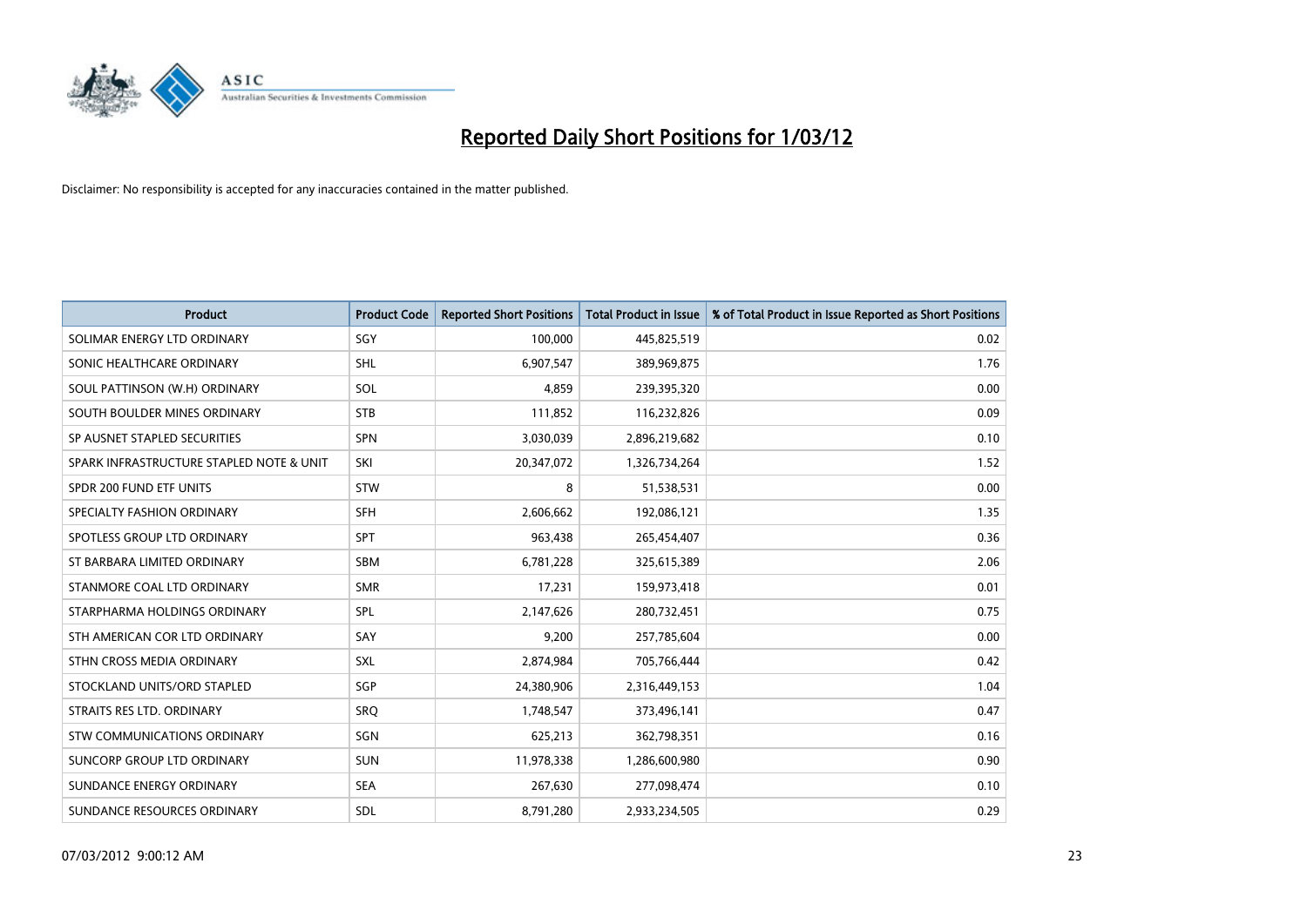

| <b>Product</b>                       | <b>Product Code</b> | <b>Reported Short Positions</b> | <b>Total Product in Issue</b> | % of Total Product in Issue Reported as Short Positions |
|--------------------------------------|---------------------|---------------------------------|-------------------------------|---------------------------------------------------------|
| SUNLAND GROUP LTD ORDINARY           | <b>SDG</b>          | 99,322                          | 201,578,526                   | 0.05                                                    |
| SUPER RET REP LTD ORDINARY           | <b>SUL</b>          | 1,547,113                       | 194,754,593                   | 0.78                                                    |
| <b>SWICK MINING ORDINARY</b>         | <b>SWK</b>          | 1,548                           | 237,024,970                   | 0.00                                                    |
| SYD AIRPORT STAPLED US PROHIBIT.     | <b>SYD</b>          | 6,457,812                       | 1,861,210,782                 | 0.34                                                    |
| SYMEX HOLDINGS ORDINARY              | <b>SYM</b>          | 6,633                           | 191,593,493                   | 0.00                                                    |
| TABCORP HOLDINGS LTD ORDINARY        | <b>TAH</b>          | 9,360,696                       | 712,805,880                   | 1.31                                                    |
| <b>TALENT2 INTERNATION ORDINARY</b>  | <b>TWO</b>          | 7                               | 147,403,701                   | 0.00                                                    |
| TAP OIL LIMITED ORDINARY             | <b>TAP</b>          | 2,843,678                       | 240,995,311                   | 1.18                                                    |
| TASSAL GROUP LIMITED ORDINARY        | <b>TGR</b>          | 113,533                         | 146,304,404                   | 0.07                                                    |
| <b>TATTS GROUP LTD ORDINARY</b>      | <b>TTS</b>          | 24,273,141                      | 1,340,758,701                 | 1.84                                                    |
| TELECOM CORPORATION ORDINARY         | <b>TEL</b>          | 6,615,839                       | 1,925,427,596                 | 0.33                                                    |
| <b>TELSTRA CORPORATION, ORDINARY</b> | <b>TLS</b>          | 58,966,583                      | 12,443,074,357                | 0.48                                                    |
| TEN NETWORK HOLDINGS ORDINARY        | <b>TEN</b>          | 60,568,001                      | 1,045,236,720                 | 5.79                                                    |
| TERANGA GOLD CORP CDI 1:1            | <b>TGZ</b>          | 114,266                         | 156,036,331                   | 0.06                                                    |
| TFS CORPORATION LTD ORDINARY         | <b>TFC</b>          | 84,096                          | 279,621,829                   | 0.03                                                    |
| THAKRAL HOLDINGS GRP ORDINARY/UNIT   | <b>THG</b>          | $\overline{2}$                  | 585,365,014                   | 0.00                                                    |
| THE REJECT SHOP ORDINARY             | <b>TRS</b>          | 1,661,680                       | 26,071,170                    | 6.36                                                    |
| THOR MINING PLC CHESS DEPOSITARY 1:1 | <b>THR</b>          | 2,307                           | 222,489,120                   | 0.00                                                    |
| THORN GROUP LIMITED ORDINARY         | <b>TGA</b>          | 80,042                          | 146,374,703                   | 0.04                                                    |
| TIGER RESOURCES ORDINARY             | <b>TGS</b>          | 3,373,074                       | 671,610,549                   | 0.48                                                    |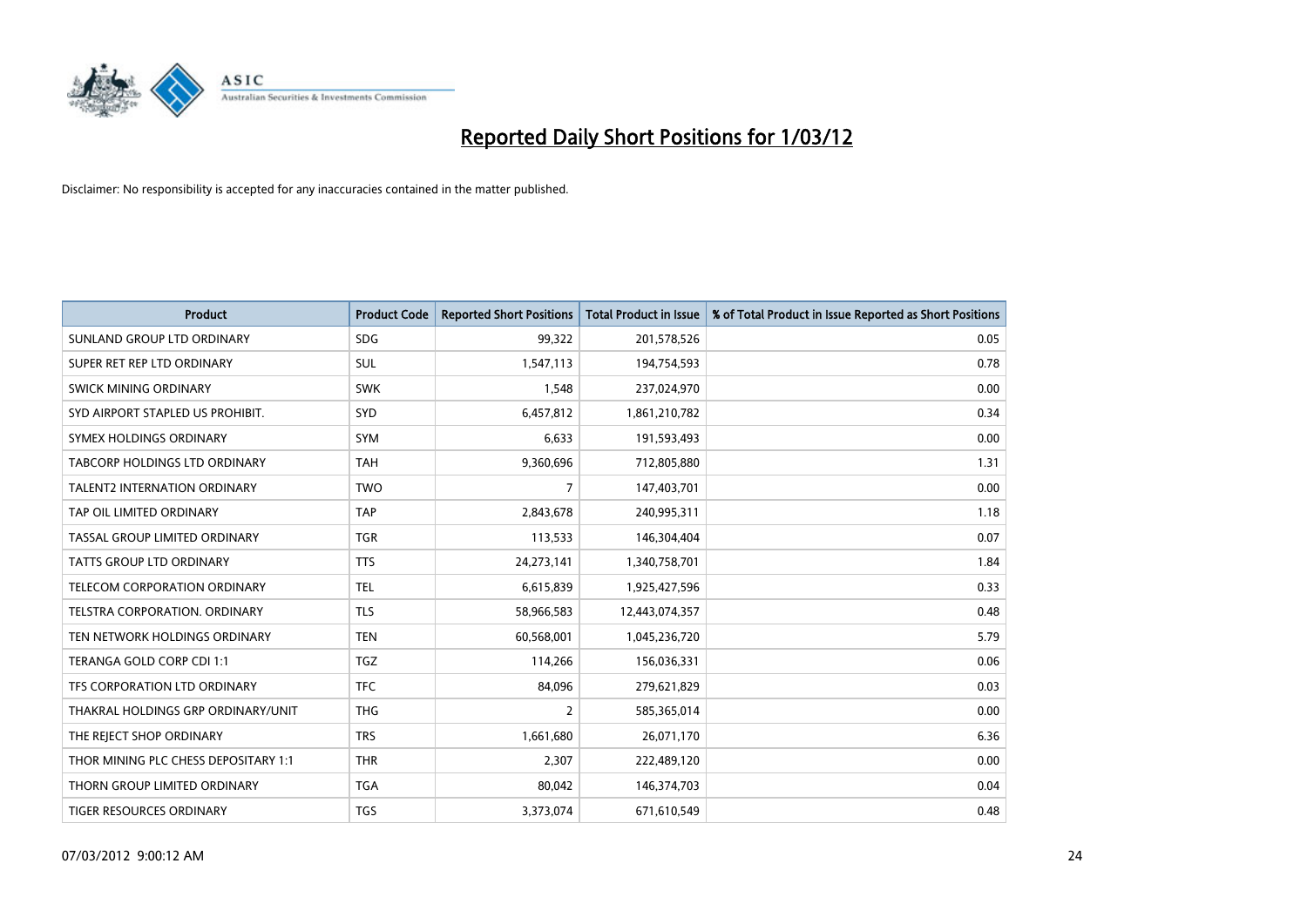

| <b>Product</b>                       | <b>Product Code</b> | <b>Reported Short Positions</b> | <b>Total Product in Issue</b> | % of Total Product in Issue Reported as Short Positions |
|--------------------------------------|---------------------|---------------------------------|-------------------------------|---------------------------------------------------------|
| <b>TISHMAN SPEYER UNITS</b>          | <b>TSO</b>          | 41,524                          | 338,440,904                   | 0.01                                                    |
| TNG LIMITED ORDINARY                 | <b>TNG</b>          | 4,321                           | 344,611,705                   | 0.00                                                    |
| TOLL HOLDINGS LTD ORDINARY           | <b>TOL</b>          | 25,133,947                      | 717,133,875                   | 3.51                                                    |
| TORO ENERGY LIMITED ORDINARY         | <b>TOE</b>          | 35,404                          | 975,436,676                   | 0.00                                                    |
| <b>TOWER LIMITED ORDINARY</b>        | <b>TWR</b>          | 689,519                         | 266,371,322                   | 0.26                                                    |
| TOX FREE SOLUTIONS ORDINARY          | <b>TOX</b>          | 139,896                         | 114,453,108                   | 0.12                                                    |
| TPG TELECOM LIMITED ORDINARY         | <b>TPM</b>          | 2,657,155                       | 793,808,141                   | 0.33                                                    |
| TRADE ME GROUP ORDINARY              | <b>TME</b>          | 555                             | 395,745,510                   | 0.00                                                    |
| <b>TRANSFIELD SERVICES ORDINARY</b>  | <b>TSE</b>          | 3,488,748                       | 544,587,035                   | 0.63                                                    |
| TRANSPACIFIC INDUST, ORDINARY        | <b>TPI</b>          | 5,535,566                       | 1,578,209,025                 | 0.34                                                    |
| TRANSURBAN GROUP TRIPLE STAPLED SEC. | <b>TCL</b>          | 4,989,424                       | 1,458,321,112                 | 0.33                                                    |
| TREASURY WINE ESTATE ORDINARY        | <b>TWE</b>          | 16,960,390                      | 647,227,144                   | 2.60                                                    |
| TRINITY GROUP STAPLED SECURITIES     | <b>TCQ</b>          | 3,419                           | 193,235,631                   | 0.00                                                    |
| TROY RESOURCES LTD ORDINARY          | <b>TRY</b>          | 452,308                         | 88,879,149                    | 0.50                                                    |
| UGL LIMITED ORDINARY                 | UGL                 | 4,724,742                       | 166,315,038                   | 2.85                                                    |
| UNILIFE CORPORATION CDI 6:1          | <b>UNS</b>          | 211,168                         | 266,559,954                   | 0.07                                                    |
| <b>VDM GROUP LIMITED ORDINARY</b>    | <b>VMG</b>          | 11,116                          | 933,584,567                   | 0.00                                                    |
| VENTURE MINERALS ORDINARY            | <b>VMS</b>          | 284,422                         | 232,468,592                   | 0.12                                                    |
| <b>VIEW RESOURCES LTD ORDINARY</b>   | <b>VRE</b>          | 1,760                           | 881,953,670                   | 0.00                                                    |
| VIRGIN AUS HLDG LTD ORDINARY         | <b>VAH</b>          | 4,080,459                       | 2,210,197,600                 | 0.18                                                    |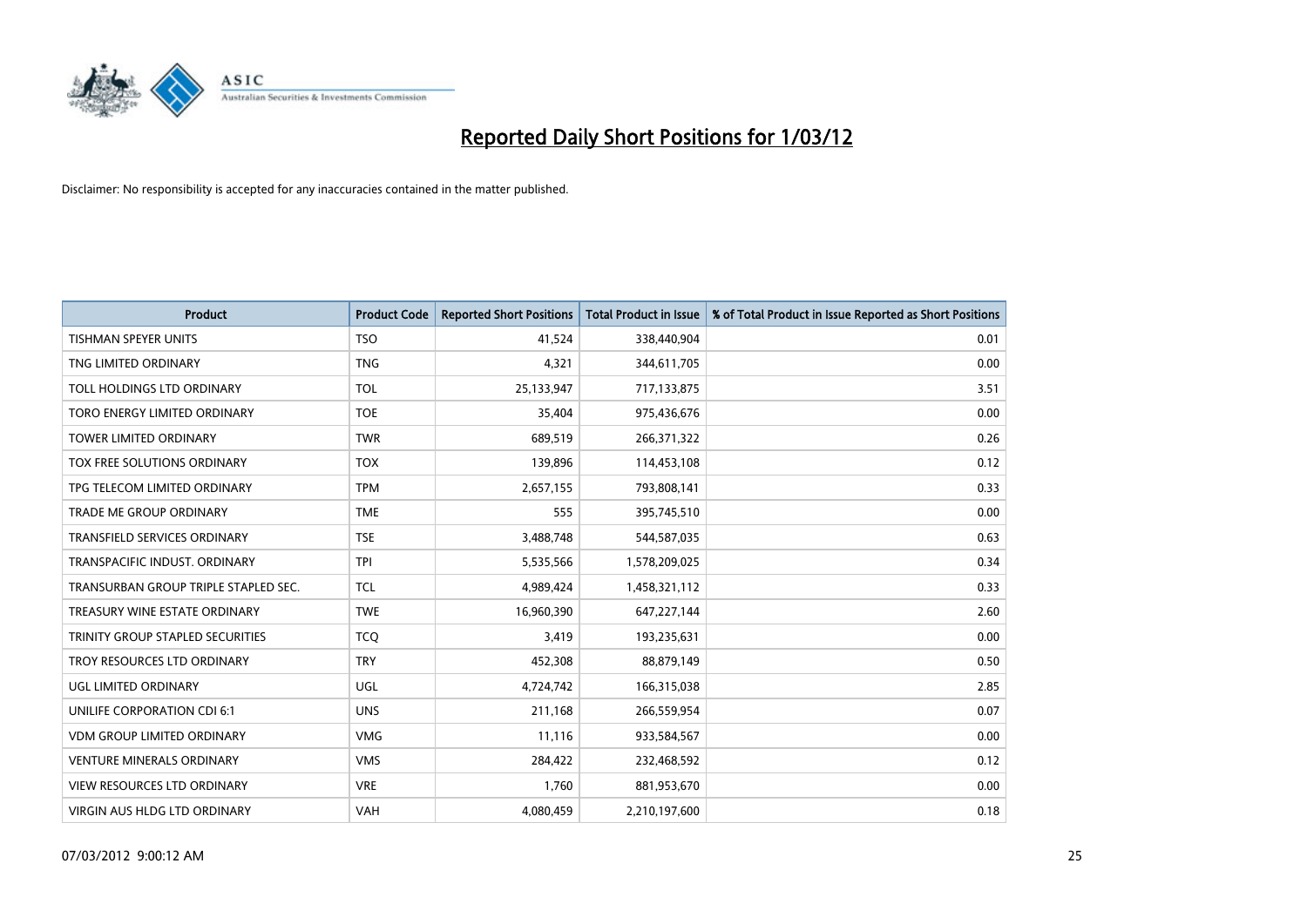

| <b>Product</b>                         | <b>Product Code</b> | <b>Reported Short Positions</b> | <b>Total Product in Issue</b> | % of Total Product in Issue Reported as Short Positions |
|----------------------------------------|---------------------|---------------------------------|-------------------------------|---------------------------------------------------------|
| <b>VITA GROUP LTD ORDINARY</b>         | <b>VTG</b>          | 75,190                          | 142,499,800                   | 0.05                                                    |
| VITERRA INC CDI 1:1                    | <b>VTA</b>          | 3,828                           | 68,629,939                    | 0.01                                                    |
| WARRNAMBOOL CHEESE ORDINARY            | <b>WCB</b>          | 410                             | 54,469,383                    | 0.00                                                    |
| <b>WATPAC LIMITED ORDINARY</b>         | <b>WTP</b>          | 16,461                          | 184,594,526                   | 0.00                                                    |
| <b>WDS LIMITED ORDINARY</b>            | <b>WDS</b>          | 2,978                           | 144,740,614                   | 0.00                                                    |
| WEBIET LIMITED ORDINARY                | <b>WEB</b>          | 65,660                          | 72,672,806                    | 0.09                                                    |
| <b>WESFARMERS LIMITED ORDINARY</b>     | <b>WES</b>          | 27,584,442                      | 1,006,470,808                 | 2.71                                                    |
| WESFARMERS LIMITED PARTIALLY PROTECTED | <b>WESN</b>         | 166,762                         | 150,601,354                   | 0.12                                                    |
| <b>WESTERN AREAS NL ORDINARY</b>       | <b>WSA</b>          | 9,747,351                       | 179,735,899                   | 5.40                                                    |
| WESTERN DESERT RES. ORDINARY           | <b>WDR</b>          | 948                             | 208,594,203                   | 0.00                                                    |
| WESTFIELD GROUP ORD/UNIT STAPLED SEC   | <b>WDC</b>          | 18,783,739                      | 2,308,988,539                 | 0.80                                                    |
| WESTFIELD RETAIL TST UNIT STAPLED      | <b>WRT</b>          | 39,739,256                      | 3,054,166,195                 | 1.29                                                    |
| WESTPAC BANKING CORP ORDINARY          | <b>WBC</b>          | 55,877,011                      | 3,054,114,179                 | 1.80                                                    |
| WHITE ENERGY COMPANY ORDINARY          | <b>WEC</b>          | 5,090,594                       | 316,104,241                   | 1.61                                                    |
| WHITEHAVEN COAL ORDINARY               | <b>WHC</b>          | 8,567,280                       | 496,245,083                   | 1.74                                                    |
| WHK GROUP LIMITED ORDINARY             | <b>WHG</b>          | 34,194                          | 265,200,652                   | 0.01                                                    |
| WILDHORSE ENERGY ORDINARY              | <b>WHE</b>          | 26,413                          | 250,928,627                   | 0.01                                                    |
| WINDIMURRA VANADIUM ORDINARY           | <b>WVL</b>          | 163,685                         | 154,278,674                   | 0.11                                                    |
| WOODSIDE PETROLEUM ORDINARY            | <b>WPL</b>          | 17,269,400                      | 805,671,604                   | 2.14                                                    |
| WOOLWORTHS LIMITED ORDINARY            | <b>WOW</b>          | 4,021,814                       | 1,226,894,810                 | 0.30                                                    |